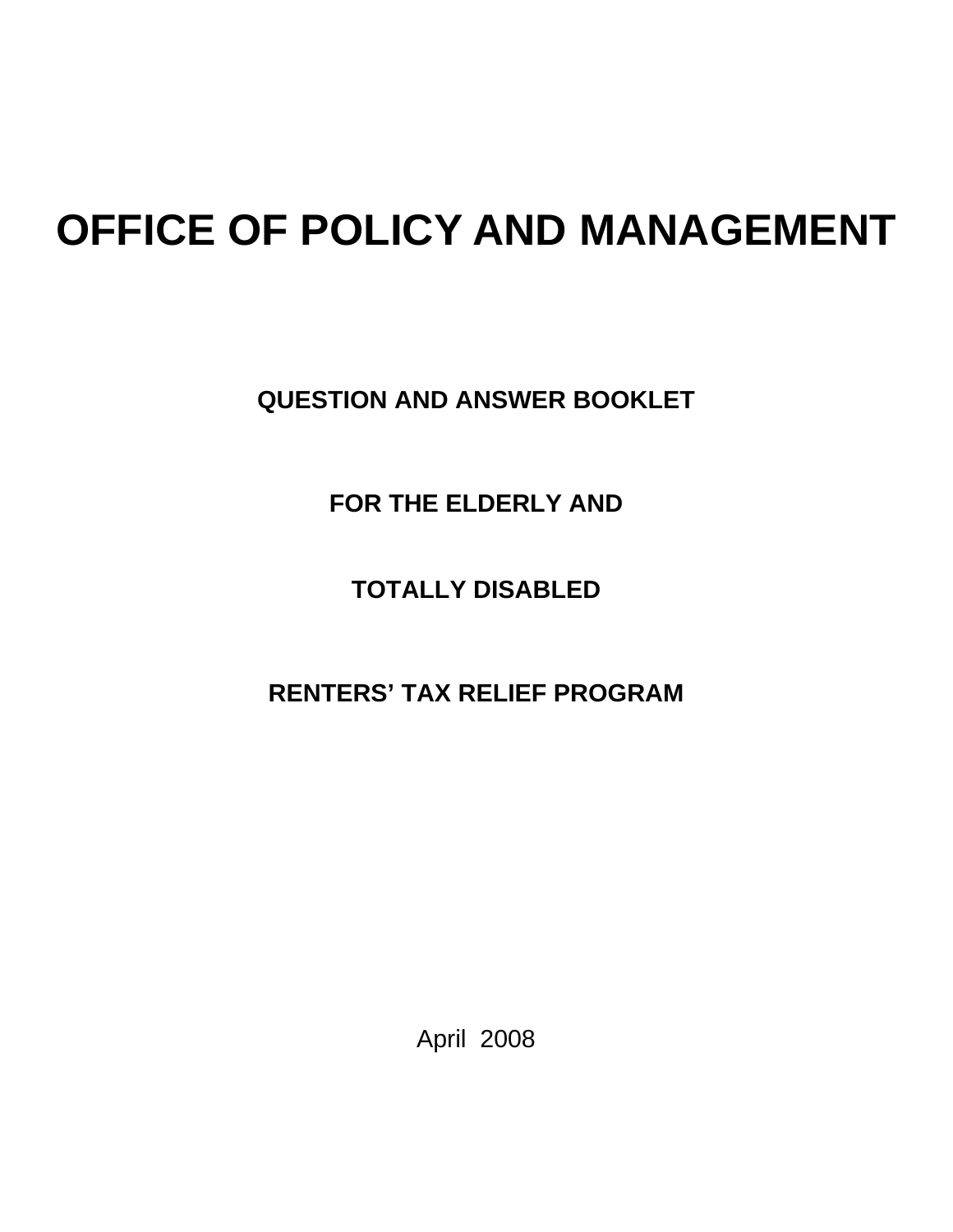### 1B**TABLE OF CONTENTS**

|                                                                           | Questions   | Page(s)   |
|---------------------------------------------------------------------------|-------------|-----------|
| BASIC INFORMATION AND REQUIREMENTS                                        | $Q1 - Q16$  | $1 - 4$   |
| <b>RENTAL UNITS</b>                                                       | $Q17 - Q23$ | $4 - 5$   |
| INCOME, EXPENSES, AND DOCUMENTATION                                       | $Q24 - Q51$ | $6 - 12$  |
| <b>COMPUTATION OF CREDIT DUE</b>                                          | $Q52 - Q56$ | $12 - 13$ |
| <b>MISCELLANEOUS</b>                                                      | $Q57 - Q63$ | $13 - 14$ |
| FILING OF CLAIMS, STATE'S NOTIFICATION,<br>LATE FILING PENALTIES, APPEALS | $Q64 - Q71$ | $15 - 16$ |
| <b>EXHIBIT 1 - SOCIAL SECURITY CODES</b>                                  |             | $17 - 18$ |
| DISABILITY CERTIFICATION FORM                                             |             | 19        |
| <b>CALENDAR - KEY EVENTS</b>                                              |             | 20        |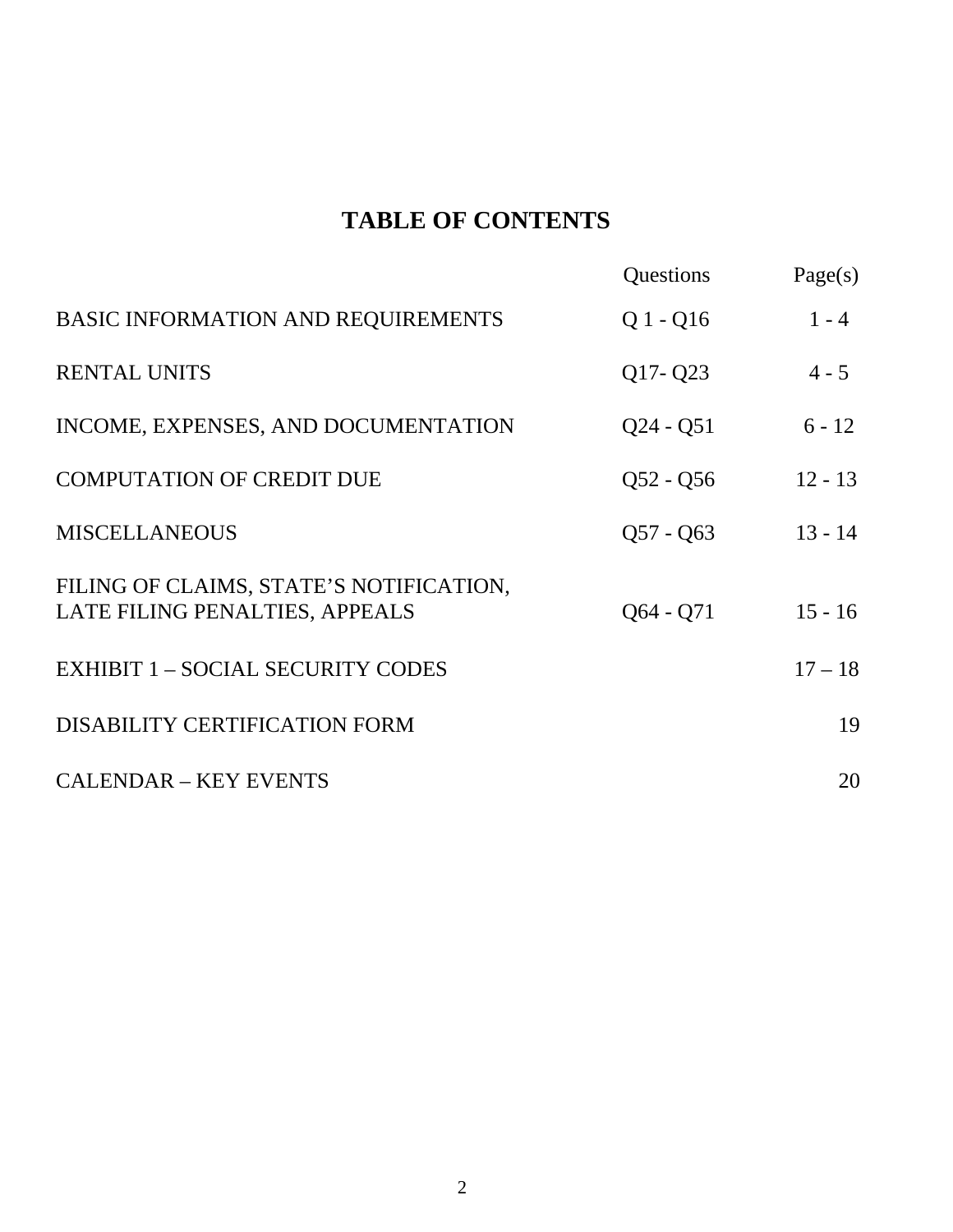### 7B**QUESTIONS AND ANSWERS**

### 8B **REGARDING THE TAX RELIEF PROGRAM FOR ELDERLY AND TOTALLY DISABLED RENTERS**

### **BASIC INFORMATION AND REQUIREMENTS**

#### 1. Q WHAT BASIC REQUIREMENTS AND CONDITIONS MUST A RENTER MEET TO BE ELIGIBLE FOR A GRANT UNDER THE TAX RELIEF PROGRAM, (SECTION 12-170d), IN THE STATE OF CONNECTICUT?

- A. (1) Claimant must have resided in Connecticut for any one-year period prior to filing an application for a partial rebate of his/her rent and utility bills. (Also see Question **9**.)
	- (2) Claimant, or spouse if domiciled together, must have been 65 years of age by the end of the calendar year preceding the filing period; or be 50 years of age or older and the surviving spouse of a renter, who at the time of his/her death, had qualified and was entitled to tax relief under this chapter, provided the spouse was domiciled with the renter at the time of his/her death. Responsibility for proof rests with the surviving spouse. Persons under 65 years of age who are receiving Social Security Disability or disability benefits deemed comparable by the Secretary of the Office of Policy and Management are also eligible (Government or Railroad disability plans). (Also see Questions **4** and **6**). Applications filed under the **disability provision** must be accompanied by **current proof** of disability. Acceptable proofs include:
		- SSA-1099 showing Medicare deduction
		- SSA-1099  $\frac{W}{0}$  Medicare but applicant is under 62 and claim # is same as SS#.
		- Current (within 3 years of application year) award letter from Social Security Administration.
		- A computer-generated message from Social Security that states the person is disabled and indicates the amount of payment (TPQY).
		- Other proof of permanent and total disability from a federal, state, municipal, or other government related program deemed comparable to Social Security by the Secretary of the Office of Policy and Management.
	- **(3)** Claimant's qualifying income in the calendar year 2007 must not exceed \$29,800 if unmarried, or \$36,500 if married or other (see Question **2**). For married couples or other (see Question **2**), unless legally separated (see Question **37**), income for both husband and wife must be counted in establishing qualifying income, REGARDLESS OF LIVING ARRANGEMENTS. (Also see **INCOME:** Question 24)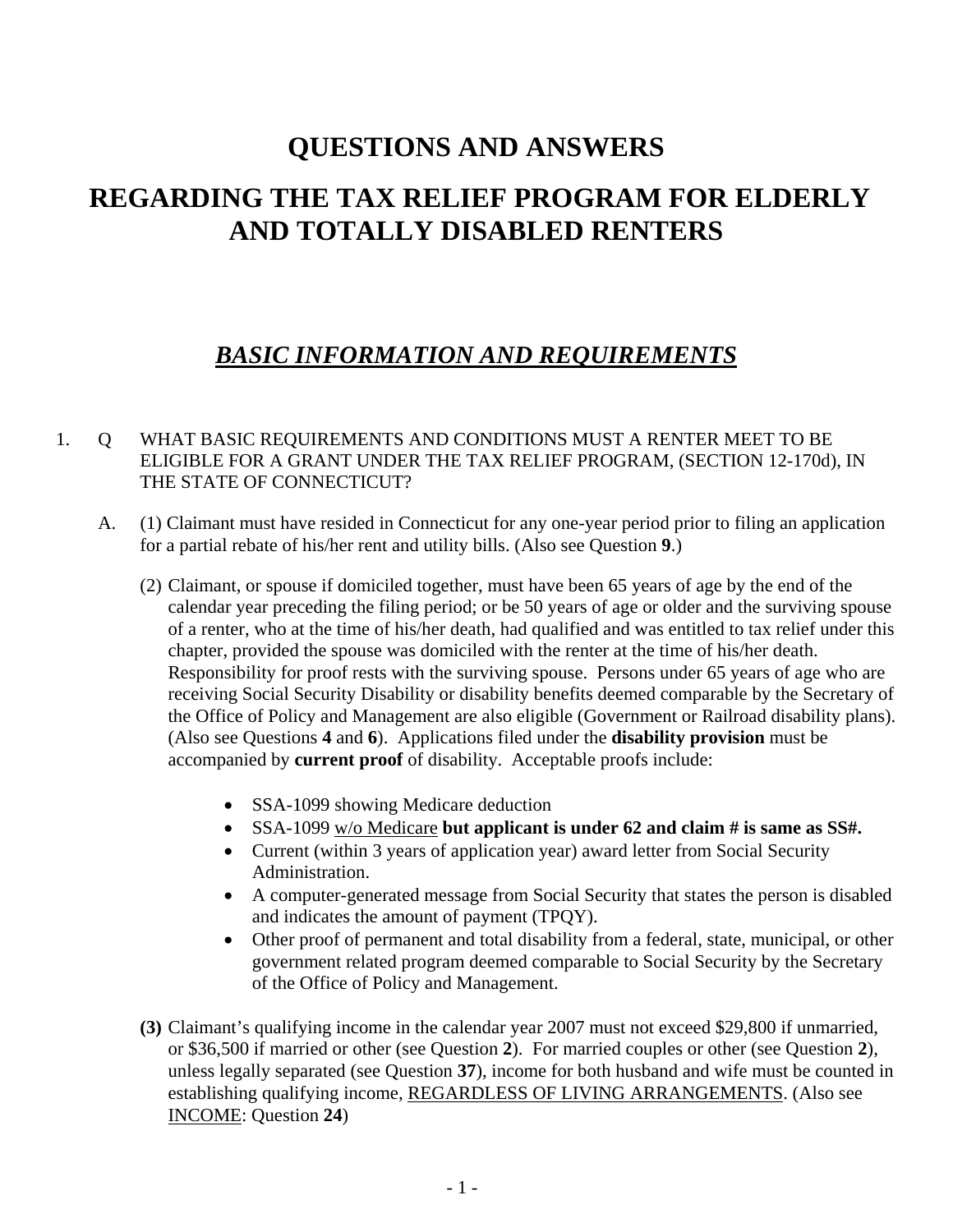- (4) Claimant **may** have received financial aid or subsidy from state, county or municipal funds. The cash assistance received, if less than the Renter's Rebate, will be deducted from the check, **provided it leaves \$10.00 or more**. If the check is not \$10.00 or more it will not be sent.
- (5) Five percent (5%) of claimant's qualifying income must not exceed thirty-five percent (35%) of his/her total rental and utility payments. **If it does, there will be no Rebate check**. (Also see COMPUTATION OF CREDITS DUE: Question 53.)
- 2. Q. MAY PARTICIPANTS IN A STATE OF CONNECTICUT SANCTIONED CIVIL UNION RECEIVE STATE TAX RELIEF BENEFITS AS A SPOUSE THE SAME AS MARRIED COUPLES?
	- A. Yes. Please see Question **24** for Income treatment. Also, survivor benefits apply.
- 3. Q. WHAT IS THE FILING PERIOD, AND WHERE MUST CLAIMS BE FILED?
	- A. Any renter, believing him/herself entitled to a grant in partial refund of utility and rent bills he/she has paid during the 2007 calendar year, must make application to the Assessor or the designated Town Agent of the municipality in which he/she resides, between **May 15** and **September 15, 2008.** Renters must apply for Tax Relief benefits on an annual basis.

#### 4. Q. WHEN MUST A CLAIMANT HAVE REACHED 65 YEARS OF AGE, IN ORDER TO FILE A CLAIM UNDER SECTION 12-170d?

A. A renter, or his/her spouse, if they are domiciled together, must have been 65 years of age at the close of the calendar year for which a grant is claimed. Renters filing for a grant based on rental and utility expenses incurred in 2007, must have been 65 years of age as of December 31, 2007, (i.e., such persons must have been born on or before December 31, 1942). The calendar year for which a partial refund of rents and utilities paid is claimed, is also known as the benefit year. Qualified totally disabled persons are between the ages of 18 and 64 years of age only.

#### 5 . Q. WHAT SOCIAL SECURITY DOCUMENTS ARE ACCEPTABLE AS PROOF OF DISABILITY?

A. Proof of disability must be for the benefit year. (1) The best proof of disability is an SSA-1099 form showing Medicare premiums. Disabled persons are not allowed to receive Medicare until they have been disabled for a period of 2 years; **however, if applicant is under 62, an SSA-1099 form w/o Medicare is acceptable if the claim # (box 8) is the same as the SS# (box 5)**. (2) A TPQY form that can be requested from Social Security is acceptable providing it is for the benefit year and indicates that the individual is disabled. The words "eligible since [date]" will be sufficient. (3) A form (TPQY or other) from Social Security showing that applicant received Supplemental Security Income (SSI) benefits during the benefit year. (4) A current (within three years) Award Letter.

#### 6. Q. ARE DISABLED PERSONS **NOT** COLLECTING SOCIAL SECURITY DISABILITY BENEFITS ELIGIBLE FOR THE RENTERS' PROGRAM?

A. Yes. Another government disability plan **may** be acceptable if deemed comparable to requirements under Social Security. Proof required would be a statement from Social Security (SS) stating that the person has not been engaged in employment covered by SS and accordingly has not qualified for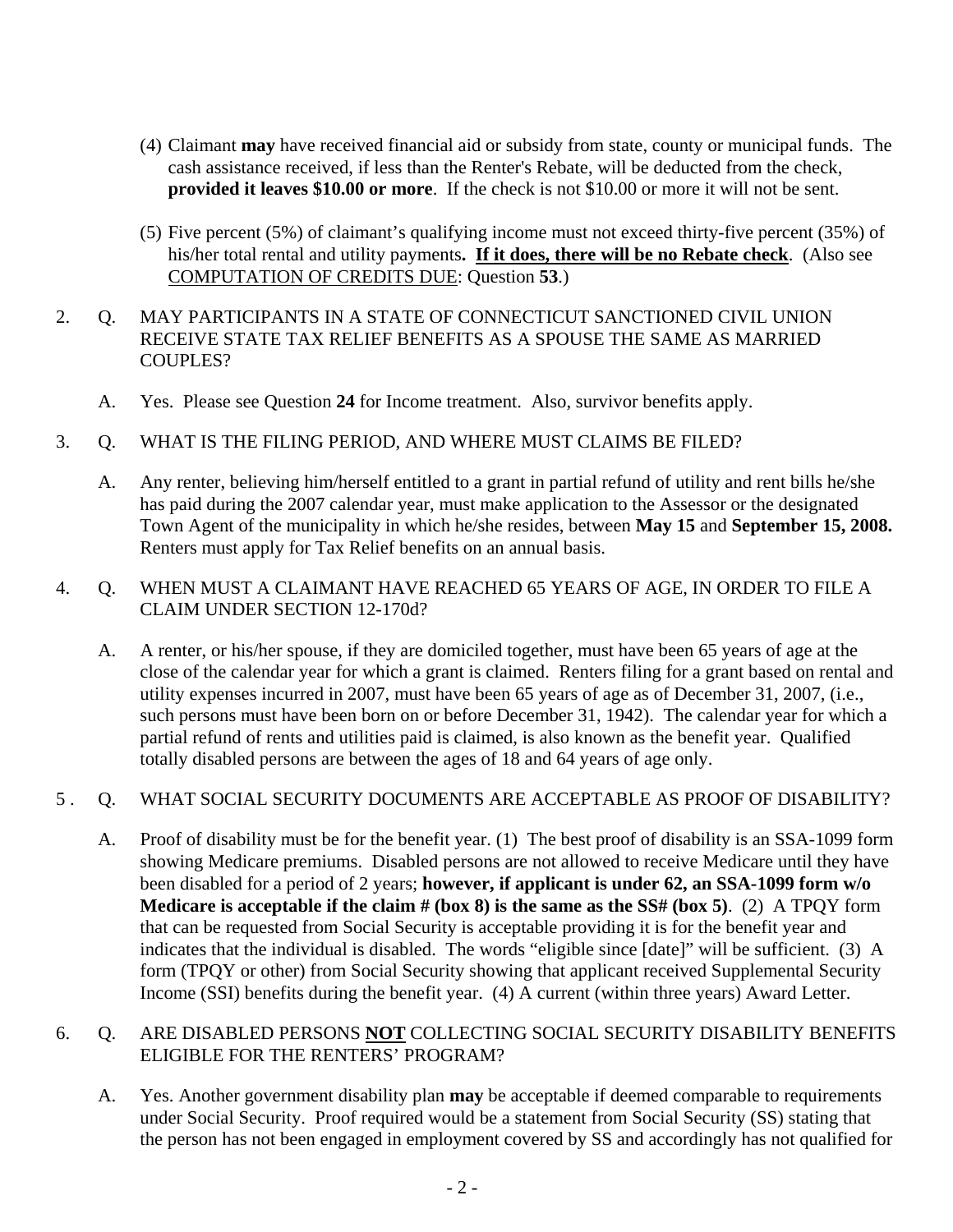benefits thereunder. The term "denied" alone is not acceptable. The denial may have been for **not** meeting medical requirements. Along with the above, the applicant must provide a **government** related document for the current benefit year stating benefits are for **100%** total and permanent disability. Disabled veterans must meet all of the above requirements.

#### 7. Q. IS A DOCTOR'S STATEMENT ACCEPTABLE AS PROOF OF DISABILITY?

A. Not usually, but it can be used along with other documentation to validate the disability. The doctor's statement must say: "I know the requirements for Social Security Disability and **(patient name) meets those requirements"** (see exhibit of the acceptable State form).

#### 8. Q. ARE VETERANS' DISABILITY BENEFITS ACCEPTABLE AS PROOF OF DISABILITY?

A. Veterans' disability benefits may be acceptable. Veterans may obtain a statement that they have applied for Social Security disability benefits and have been found to be disabled under SS regulations. The veteran may choose to receive VA benefits rather than SS benefits. A veteran deemed disabled through the VA may not necessarily be deemed disabled under SS regulations. In addition to the above requirements, proof submitted from the VA must be current and indicate **l00**% permanent and total disability. There are different degrees of disability assigned to veterans.

#### 9. Q. MUST THE CLAIMANT HAVE RESIDED IN CONNECTICUT FOR THE ONE YEAR PERIOD IMMEDIATELY PRECEDING THE FILING OF HIS/HER CLAIM?

A. No. The one-year residency requirement applies to **any** one-year period. For example, a person who lived in Connecticut from 1961 to 1962, who moved to New York and subsequently returned to Connecticut, where he/she became a renter as of August 1, 2007, would still be eligible to file an application for a partial year Renter grant during the 2008 filing period. The Assessor or the designated Town Agent has the right and obligation to ask for proof of prior residency.

#### 10. Q. HOW ARE GRANTS HANDLED FOR PEOPLE WHO SHARE RENT PAYMENTS WITH PEOPLE OTHER THAN THEIR SPOUSE?

A. Two or more people sharing rent and utility payments may each be eligible for a benefit under this program, but the credit due each claimant is apportioned according to his/her proportionate share of expenses (Section 12-170d). Only married couples' names or civil union couples' names may appear on one application. When sharing a rental unit with another person (sibling, child, parent, etc.) other than one's spouse, each applicant must fill out an individual application. (Also see COMPUTATION OF CREDITS DUE: Question 56.) When an elderly applicant lives with a disabled adult child, 1/2 of the total expenses must be considered for each applicant (Line 7 of application). "50%" should be entered on Line 6 of the application. Each adult (18 and older) should be considered as a sharing participant regardless of his/her income and regardless of who actually pays the expenses.

#### 11. Q. WHAT BENEFIT, IF ANY, IS DUE A RENTER WHO MOVED DURING THE 2007 YEAR?

A. If the claimant moved from one Connecticut city/town to another, he/she would be eligible for a benefit based on the number of months he/she was renting during the calendar year. (Also see COMPUTATION OF CREDITS DUE: Question 55.)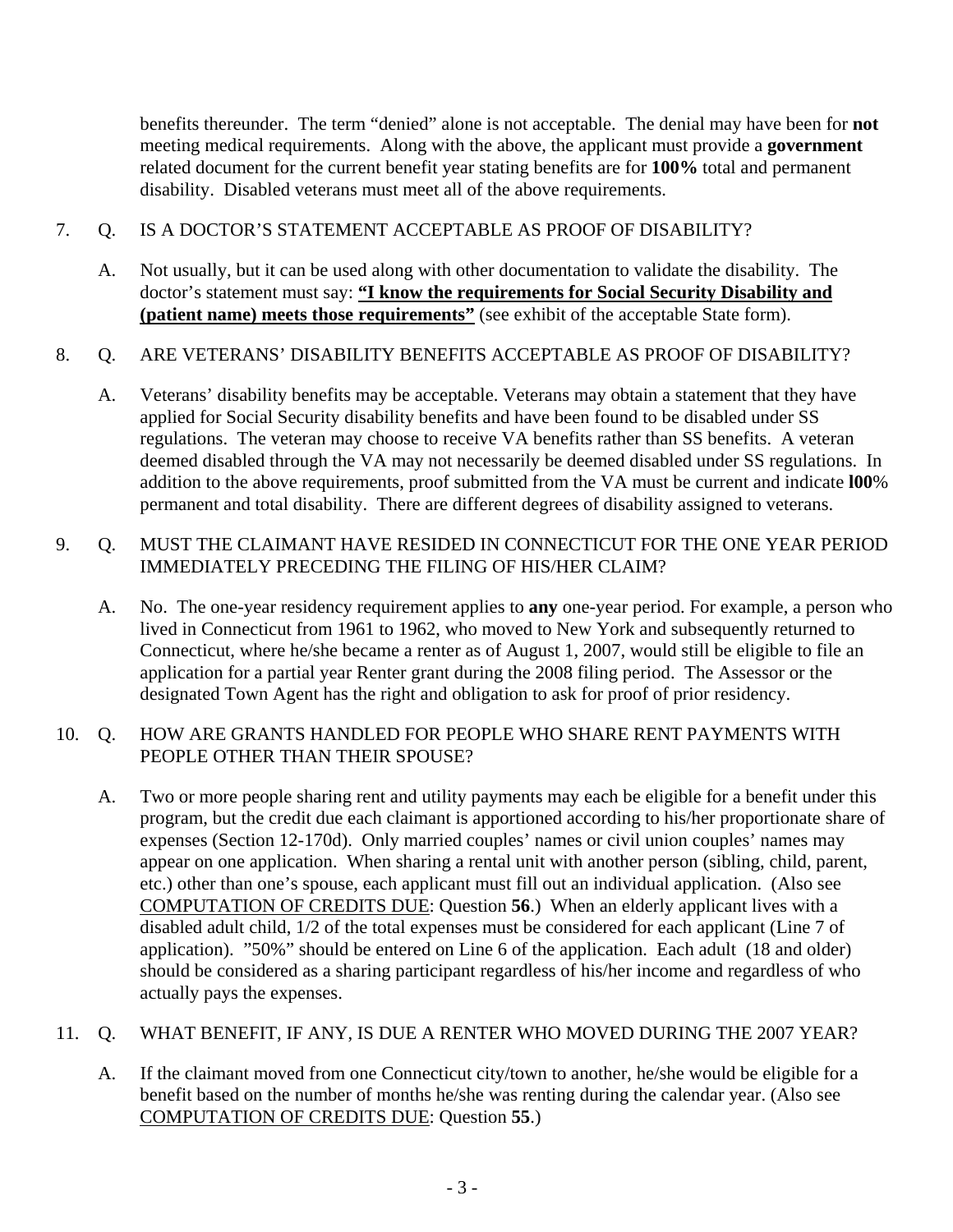- 12. Q. WHERE DOES A RENTER WHO HAS LIVED IN TWO OR MORE CONNECTICUT CITIES OR TOWNS DURING THE BENEFIT YEAR APPLY FOR TAX RELIEF?
	- A. The claimant must apply in the town where he/she is **residing at the time of application.**
- 13. Q. DOES A PERSON WHO WAS A HOMEOWNER FOR PART OF THE YEAR AND A RENTER FOR PART OF THE YEAR, QUALIFY AS A RENTER?
	- A. An applicant may **not** apply for **both** the homeowner and renter programs for the same program year. If the applicant has **not** applied for the homeowner program, he/she may apply for a partial year benefit under the renter program.
- 14. Q. IF A RENTER WHO LIVED IN CONNECTICUT DURING 2007 FILES A CLAIM FOR TAX RELIEF WHILE STILL RESIDING IN CONNECTICUT, AND SUBSEQUENTLY MOVES TO ANOTHER STATE, IS HE/SHE ELIGIBLE FOR A BENEFIT?
	- A. Yes, because the claimant was residing in Connecticut during the benefit year, **AND** when the application was filed.
- 15. Q. IF A RENTER WHO LIVED IN CONNECTICUT DURING 2007 MOVED TO ANOTHER STATE PRIOR TO THE FILING PERIOD FOR THIS PROGRAM, AND WHILE VISITING IN CONNECTICUT SUBMITTED A GRANT APPLICATION, WOULD HE/SHE BE ELIGIBLE FOR BENEFITS?
	- A. No. A claimant **must reside in Connecticut both during the benefit year and when the application is filed.**
- 16. Q. IS THE ESTATE OF A RENTER WHO HAS DIED PRIOR TO THE FILING PERIOD, ELIGIBLE TO RECEIVE A BENEFIT UNDER THIS PROGRAM?
	- A. No. The claimant must be alive at the time of filing (between May 15 to September 15, 2007), in order to be eligible under this program.

### **RENTAL UNITS**

- 17. Q. WHO IS A RENTER?
	- A. A renter may be defined as an adult who pays a fixed amount, generally at specified intervals, in return for the right to occupy the property of another.
- 18. Q. WHAT MAY BE DEFINED AS A RENTAL UNIT FOR PURPOSES OF QUALIFYING FOR A GRANT UNDER THIS PROGRAM?
	- A. The definition of a rental unit includes any property not owned by a claimant that is occupied as his/her principal residence or home, by virtue of an oral or written lease. The following are examples of rental property: apartments, cooperatives, land lease for mobile homes, condominiums,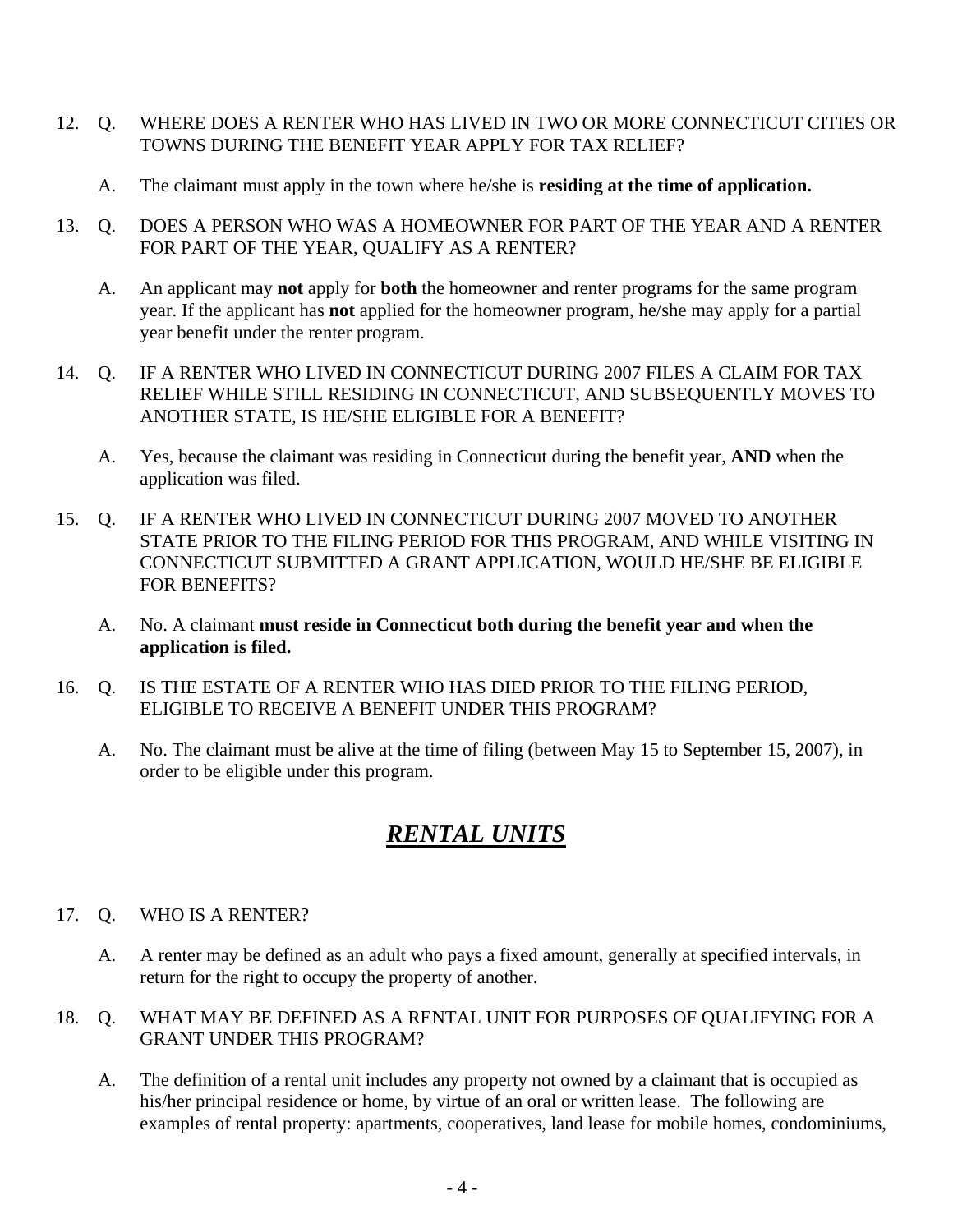hotel/motel rooms, boarding houses, nursing homes, convalescent hospitals, and assisted living centers.

#### 19. Q. WHAT CONSTITUTES THE RENTAL AND UTILITY EXPENSES OF A NURSING HOME OR ASSISTED LIVING CENTER RESIDENT?

A. For an unmarried nursing home resident who is paying his/her bills without government help, only the cost of his/her room, exclusive of meals, nursing care or other professional costs (such as physical therapy), may be submitted as the basis for a grant. If the room cost cannot be determined, we will accept thirty-four percent (34%) of all fees paid. In the case of a married private-paying nursing home resident, **only** the rent and utility expenses of the spouse remaining at home may be considered. The combined income of both husband and wife are reportable for purposes of our program.

#### 20. Q. WHAT OPTION DOES A MOBILE HOME OWNER HAVE FOR FILING?

- A. A mobile home owner may elect to receive benefits as a homeowner OR as a renter. However, if a mobile home owner elects to file as a renter, the property tax liability for the mobile home is **not** counted as part of his/her rental expenses. Only actual ground rent and utility payments would be included.
- 21. Q. ARE PEOPLE RESIDING IN ROOMING HOUSES ENTITLED TO A GRANT UNDER THIS PROGRAM?
	- A. Yes. Rental charges should be adjusted to eliminate fees for meals, and for housekeeper or other services that may have been furnished by the landlord as part of the rental agreement.
- 22. Q. WHAT PERCENTAGE OF THE TOTAL MONTHLY CHARGES PAID BY A ROOMER FOR "ROOM AND MEALS" SHOULD BE APPLIED TO THE "ROOM" OR "RIGHT OF OCCUPANCY" PORTION?
	- A. Unless actual charges are presented, a fair percentage of the total amount paid per month would be thirty-four percent (34%). The same criteria would be applied to a "roomer" that is living with a relative who owns his/her home. If the applicant is sharing an apartment with any other person(s) that is over the age of 18 (other than a spouse) it shall be assumed, for the purposes of our program, that each such person pays his proportionate share of expenses -- regardless of actual payment by each person.

#### 23. Q. ARE PEOPLE RESIDING IN CONGREGATE HOUSING ENTITLED TO A GRANT UNDER THIS PROGRAM?

A. Yes.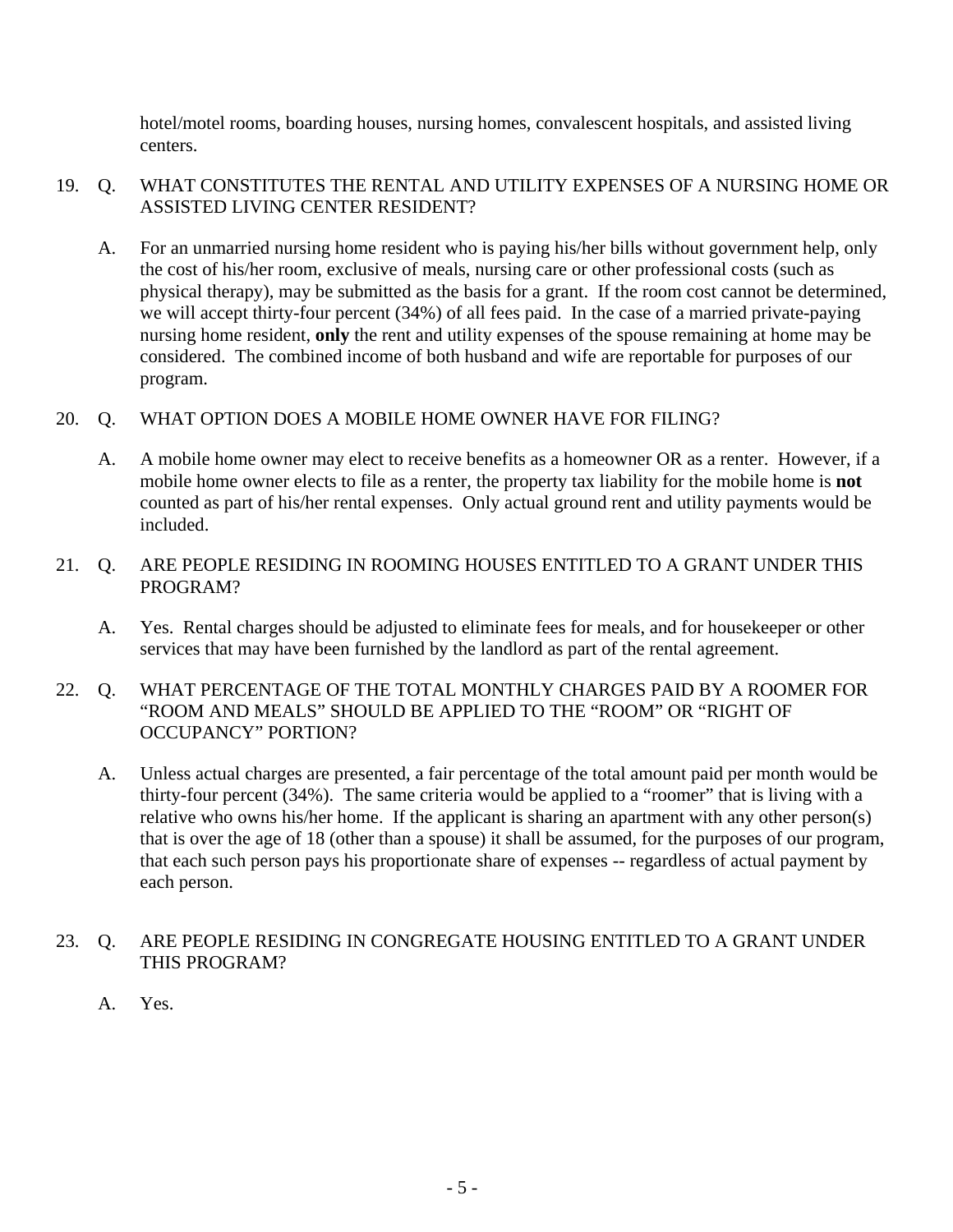### INCOME, EXPENSES, AND DOCUMENTATION

#### 24. Q. WHAT CONSTITUTES QUALIFYING INCOME FOR RENTERS SEEKING A TAX RELIEF GRANT?

- A. Qualifying income is defined as adjusted gross income and tax-exempt interest, **plus any other income** not included in such adjusted gross income. This definition includes income from all sources, as well as non-taxable income. All monies received during the program year are to be considered part of qualifying income, unless specifically exempted. Although the following are not intended to be all inclusive, examples of items to be included as part of qualifying income are as follows:
	- Wages, bonuses, commissions, gratuities and fees; Self-Employment Net Income;
	- **Gross** Social Security (Box 5 of the SSA1099 Yes, we know the box says Net), Federal Supplemental Security Income, payment for jury duty (excluding travel allowance);
	- Dividends, interest, and annuities;
	- IRA distributions -- include all that is taxable. Most money invested in an IRA was not taxed at the time it was earned and is taxable at the time of withdrawal; interest earned on an IRA is not taxable until there is a distribution from the IRA.
	- Black Lung payments;
	- Green Thumb payments;
	- Interest resulting from gifts received;
	- Lottery winnings;
	- Net Rental Income (however, do not include depreciation if a Federal Tax Return is **not** filed);
	- Pensions, Veteran's pension, Railroad retirement;
	- Severance pay; Unemployment Compensation;
	- Workers Compensation;
	- Alimony
	- Anthem sale of Stock (entire proceeds)

#### 25. Q. WHAT TYPES OF INCOME ARE SPECIFICALLY EXEMPT FROM BEING REPORTED AS PART OF QUALIFYING INCOME FOR PURPOSES OF THE RENTERS' PROGRAM?

- A. The following are not included as income for this program:
	- Casualty loss reimbursements;
	- Food stamps; AFDC Payments;
	- Gifts, bequests or inheritances (interest earned thereon must be included in income);
	- Grants for disaster relief;
	- Income earned from volunteer service under the Domestic Volunteer Service Act of 1973 as amended, for programs such as Foster Grandparents, Retired Senior Volunteer, and Senior Companion;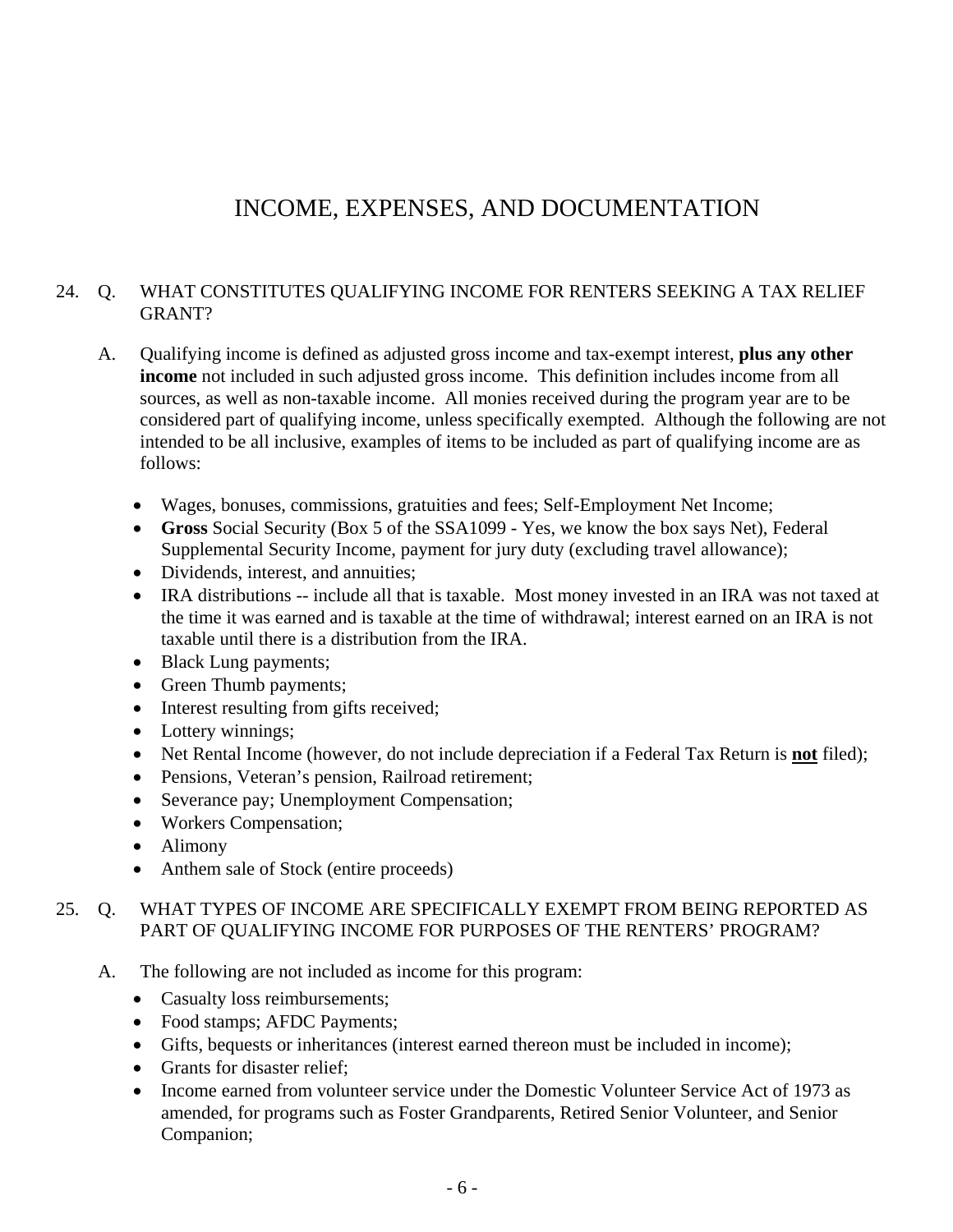- Life insurance proceeds;
- Medical insurance reimbursements:
- Rental grants received for preceding benefit year;
- Capital gain on sale of primary residence if lived in 2 out of last 5 years;
- Financial assistance from family or friends.

#### 26. Q. HOW IS THE SOCIAL SECURITY INCOME OF A SPOUSE WHO IS A RESIDENT OF A HEALTH CARE OR NURSING HOME FACILITY HANDLED FOR THIS PROGRAM?

A. A **Married/Civil Union** renter whose spouse is a resident of a health care or nursing home facility **in CONNECTICUT** and who is receiving payment related to such spouse under Title XIX Medicaid, need not declare the spouse's Social Security income that was **paid directly** to the health care or nursing home facility. If part, or all, of resident's Social Security income is given to nonresident spouse (Community Spousal Allowance), that portion of Social Security income must be included as income. The exclusion of resident income applies to Social Security income. All other income (pensions, VA benefits, etc.) **MUST** be included as income regardless of whether or not these benefits are being directed to the nursing facility.

Proof must be submitted to OPM on health care facility's letterhead, signed by an administrator that indicates:

- (1) **dates** during **benefit year** that spouse was in facility, and
- (2) **date** that resident **went** on Title XIX.
- 27. Q. ARE ELDERLY PERSONS RECEIVING MEDICAL ASSISTANCE UNDER TITLE XIX ("MEDICAID") FROM THE STATE OF CONNECTICUT, ELIGIBLE FOR TAX RELIEF UNDER SECTION 12-170d?
	- A. Yes, providing all other eligibility requirements are met.

#### 28. Q. WHAT DOCUMENTATION IS NEEDED TO CONFIRM THAT AN APPLICANT DOES NOT PARTICIPATE IN OR SELF-PAY MEDICARE PREMIUMS?

A. A copy of each applicant's SSA-1099 form should accompany every application.

#### 29. Q. DOES AN ELDERLY CLAIMANT RECEIVING FOOD STAMPS QUALIFY FOR THE RENTER REBATE?

A. Yes, providing all other eligibility requiirements are met. The amount of the food stamp allotment is not considered income.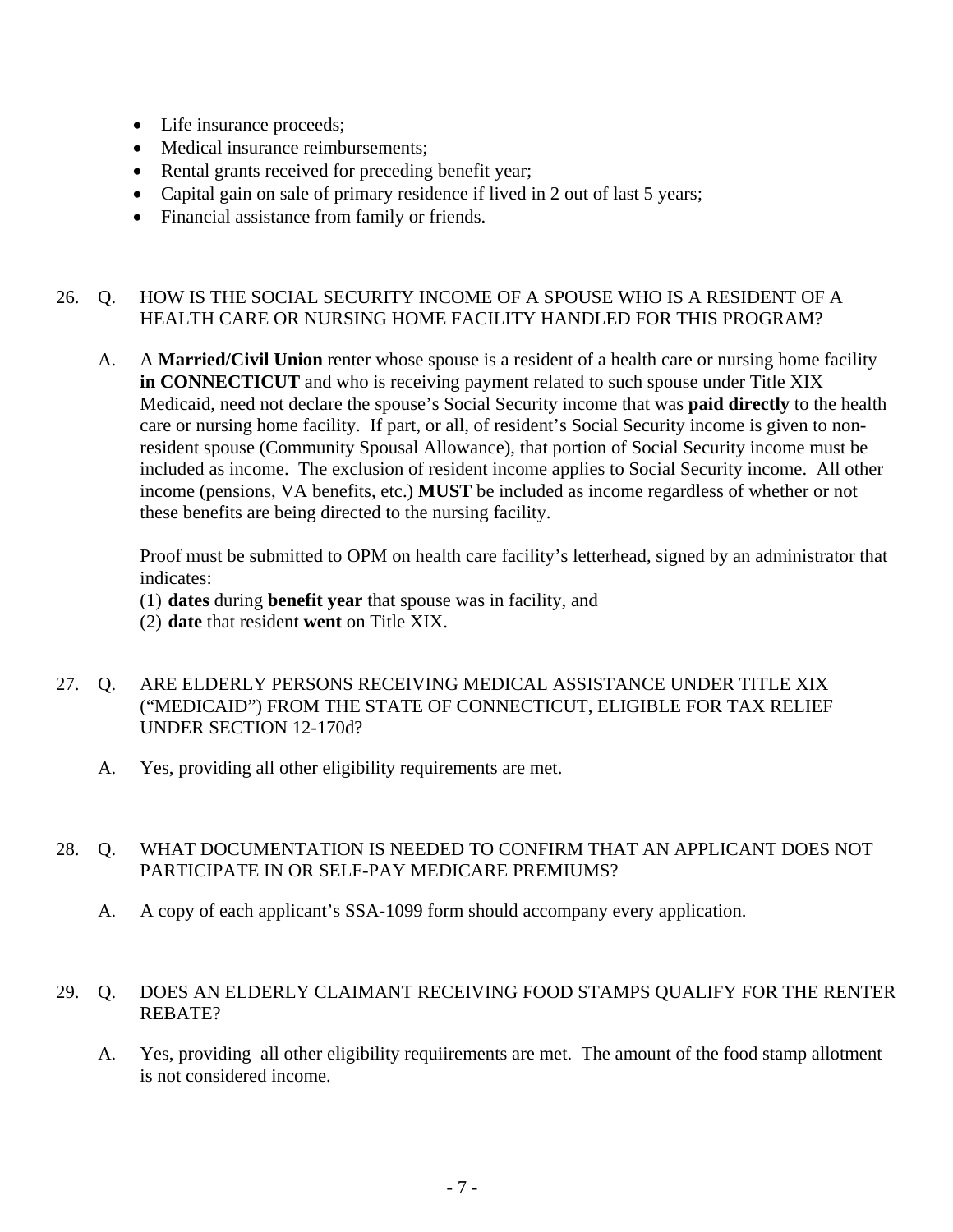- 30. Q. ARE ALL PERSONS RECEIVING PAYMENTS FROM THE CONNECTICUT DEPARTMENT OF SOCIAL SERVICES ELIGIBLE FOR THE RENTER REBATE?
	- A. Yes. If an applicant or the applicant's spouse received any assistance payment(s) during the claim year from the Department of Social Services we will deduct the amount they received from their grant. **However, if the difference is less than \$10.00, the grant amount will be zero (0) and no payment will be made.**

NOTE: The application affidavit that each applicant must sign authorizes the Department of Social Services to release information to OPM.

#### 31. Q. IF A RENTER RECEIVES **STATE OF CONNECTICUT** SUPPLEMENTAL SECURITY INCOME, IS HE/SHE ALSO ELIGIBLE FOR A GRANT UNDER SECTION 12-170d?

A. Yes. The receipt of **State of Connecticut** Supplemental Security Income, i.e., Old Age Assistance, Aid to the Blind/Disabled, (Sec. 17-109) **does not** disqualify an applicant (however, see Question **30**).

NOTE: The application affidavit that each applicant must sign authorizes the Department of Social Services to release information to OPM.

#### 32. Q. IF A RENTER RECEIVED **STATE OF CONNECTICUT** SUPPLEMENTAL SECURITY INCOME (I.E., ANY FORM OF CASH ASSISTANCE FROM DSS), IS HE/SHE ALLOWED TO REIMBURSE THE DEPARTMENT OF SOCIAL SERVICES (DSS) FOR ALL CASH ASSISTANCE RECEIVED DURING THE BENEFIT YEAR, THEREBY BECOMING ELIGIBLE FOR A GRANT?

- A. This will no longer be necessary. OPM will offset the cash assistance against their Renter's Rebate. The difference must be \$10.00 or more to result in a Renter's Rebate check.
- 33. Q. IS A CLAIMANT REQUIRED TO PRESENT A COPY OF HIS/HER ANNUAL FEDERAL INCOME TAX RETURN TO THE ASSESSOR OR DESIGNATED TOWN AGENT IN THE MUNICIPALITY WHERE HE/SHE IS APPLYING FOR BENEFITS?
	- A. Yes. Statutory requirements dictate that if a Federal Income Tax Return is filed, a copy must be presented to the Assessor or designated Town Agent. If the claimant does not file a Federal Income Tax Return, the Assessor/Town Agent must require that any and all other proofs of income that may be necessary for the certification of the claim, be presented. The Town Agent should obtain a copy of at least the first page of the tax return for Town files if the applicant files a tax return.

#### 34. Q. ON THE VARIOUS 2007 INCOME TAX RETURNS, WHERE IS THE AMOUNT OF ADJUSTED GROSS INCOME TO BE FOUND?

A. Adjusted gross income is the amount shown on line **37** of Form 1040, line **21** of Form 1040A and line **4** of Form 1040EZ.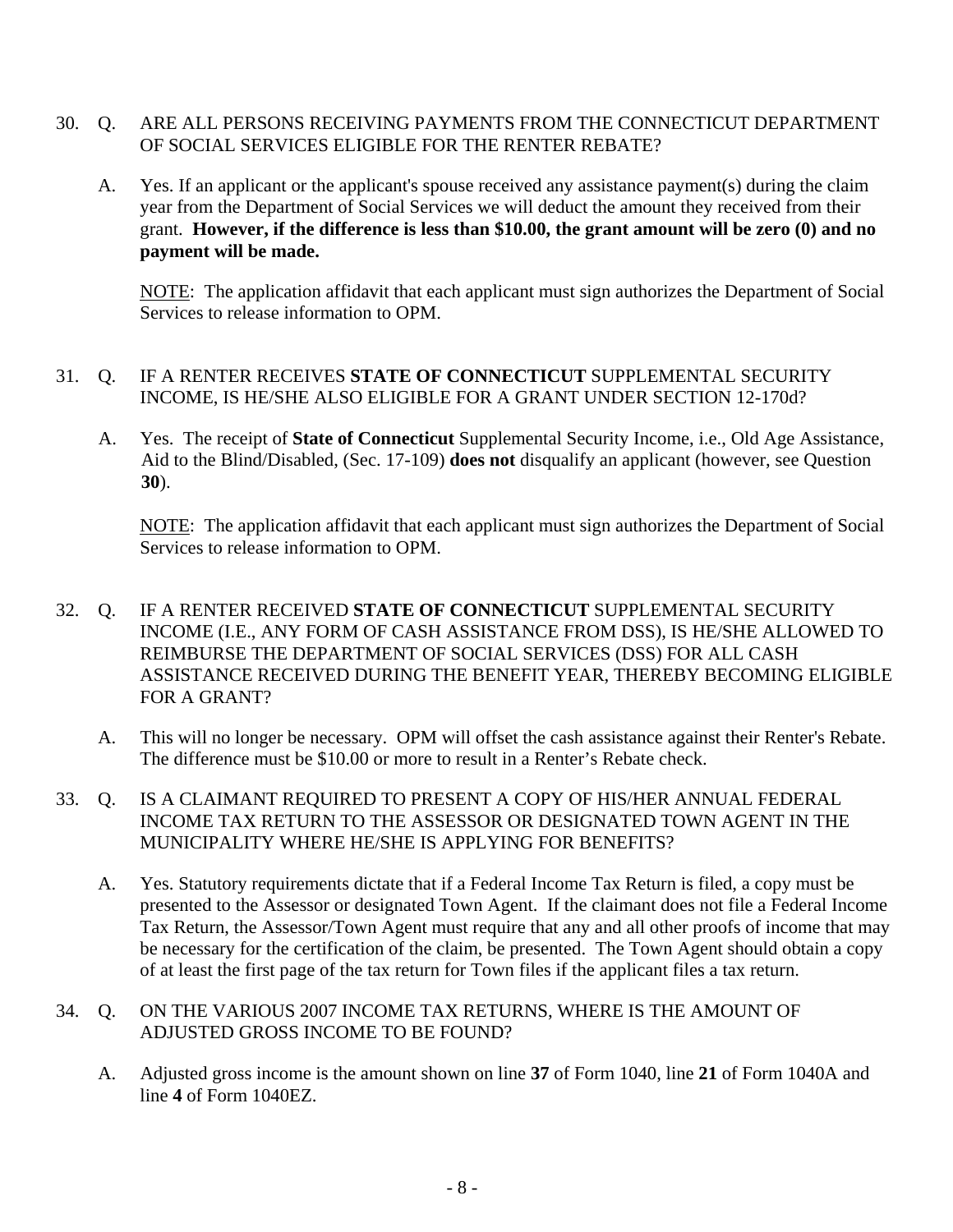- 35. Q. CAN AN **ADJUSTED GROSS TAX LOSS** (AS SUBSTANTIATED BY AN INCOME TAX RETURN) BE USED TO OFFSET OTHER INCOME IN THE ESTABLISHMENT OF QUALIFYING INCOME?
	- A. No. If a claimant has an **adjusted gross** tax loss for any calendar year, the Assessor/Town Agent should **not** subtract that loss from the claimant's other reported income. Rather than indicating a negative amount for the adjusted gross income, the Assessor/Town Agent should enter a **-0-** on line 12A of the Renter application.

**EXAMPLE:** Mr. Jones owns an antique shop, and substantiates on his Income Tax Return for 2007 that he sustained an adjusted gross tax loss of \$2,560 for the year. Mr. Jones also had tax exempt interest from municipal bonds in the amount of \$580, and Social Security income of \$7,861.20. Mr. Jones' qualifying income is \$8,441.20; not \$5,881.20 His income on Form M-35R should be stated as follows:

| 12A TAXABLE INCOME<br>12B NON-TAXABLE INTEREST | \$0.00<br>580.00 |
|------------------------------------------------|------------------|
|                                                |                  |
| 12C SOCIAL SECURITY                            | 7.861.20         |
| 12D ANY OTHER INCOME                           | 0.00             |
| 12E TOTAL                                      | \$8,441.20       |

#### 36. Q. HOW SHOULD THE INCOME OF A MARRIED COUPLE/CIVIL UNION COUPLE BE TREATED?

- A. The incomes of both parties should be added together in establishing qualifying income, even though separate Income Tax Returns may or will have been filed.
- 37. Q. HOW SHOULD THE INCOME OF SPOUSES WHO ARE **LEGALLY SEPARATED** AND MAINTAINING SEPARATE RESIDENCES BE TREATED?
	- A. **They may file as unmarried**. Each must file separate applications for their respective residences and income. Each must qualify on their own circumstances.
- 38. Q. MAY A MARRIED COUPLE/CIVIL UNION COUPLE, WHO ARE **NOT** DIVORCED AND NOT LEGALLY SEPARATED, BUT MAINTAINING SEPARATE RESIDENCES, APPLY FOR THE PROGRAM?
	- A. Yes, but only **<u>one</u>** application. Expenses of **only one residence** may be considered; however, income of **both** spouses must be reported and included on the application form. The check will be made out in the name of **the first person on the application**.
- 39. Q. WHEN A MARRIED COUPLE/CIVIL UNION COUPLE FILES A CLAIM UNDER THIS PROGRAM, IS IT NECESSARY FOR BOTH TO SIGN THE APPLICATION FORM, AS IN THE CASE OF A JOINT RETURN FOR THE IRS?
	- A. No. Only one, **or** the duly authorized agent may sign the application.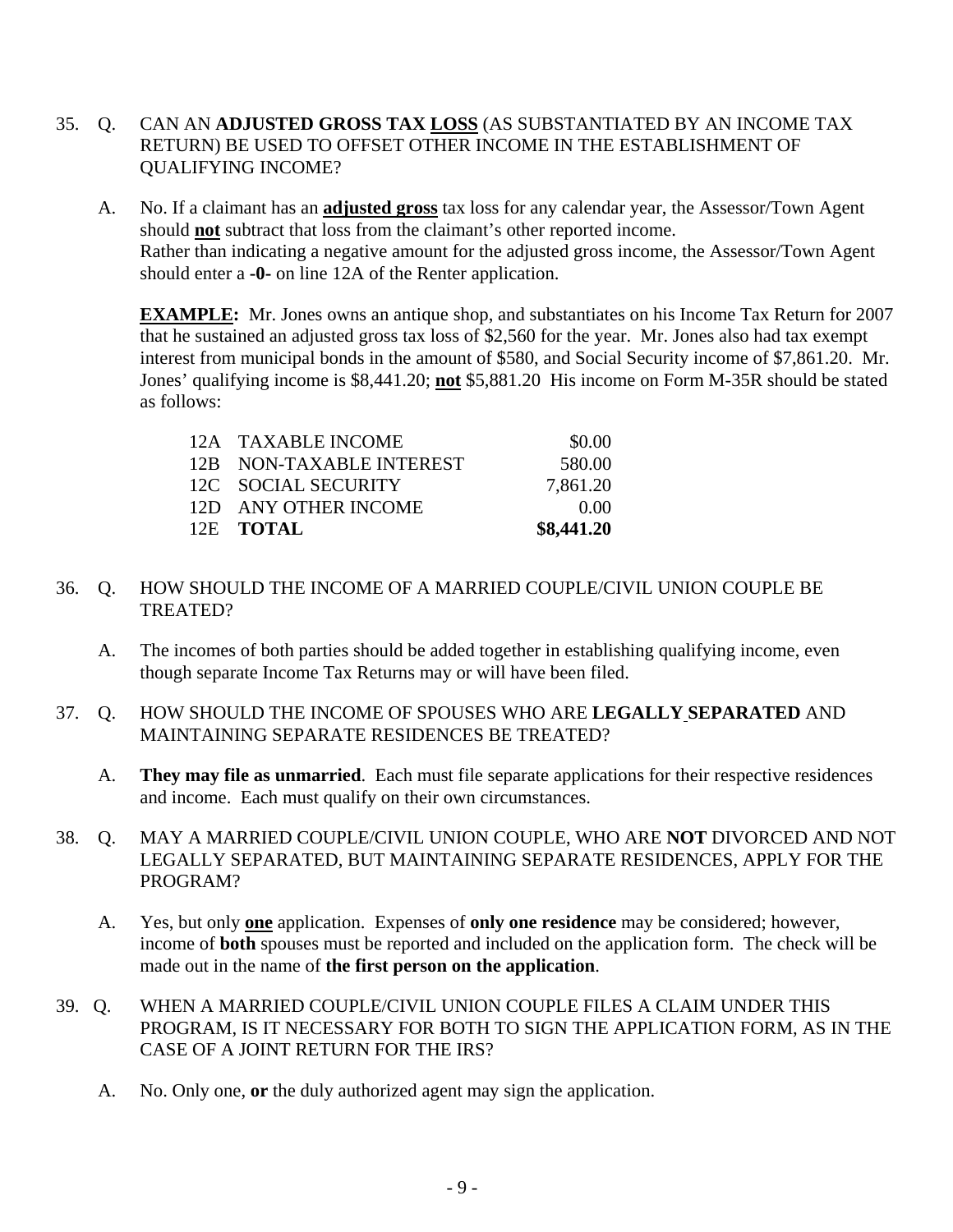#### 40. Q. WHO MAY BE CONSIDERED AN AUTHORIZED AGENT?

A. Any person duly authorized by a claimant to act on his/her behalf, **except** for the Assessor, designated Town Agent or an Assessor/Town Agent's staff member. As the Assessor/Town Agent is responsible for certifying claims for grants, a conflict of interest could occur, if he/she also acted as an authorized agent in the submission of claims. Please note that a person taking the application **cannot** sign as both the applicant's agent and the Town's Agent. Applications should **not** be mailed. Individuals (conservators, group home leaders, attorneys, elderly housing managers, nursing facility administrators, etc.) responsible for overseeing large groups of applicants should not have authority to complete nor sign applications, unless employed (paid or unpaid) by Assessor/Town Agent. These individuals should also not be signing for applicants as authorized agents.

#### 41. Q. WHEN A SPOUSE DIES DURING A BENEFIT YEAR, SHOULD THE SURVIVOR INCLUDE BOTH INCOMES ON THE RENTER'S APPLICATION?

- A. Yes. The surviving spouse would file his/her application in the same manner as mandated by the IRS for the filing of Income Tax Returns. Both spouses incomes and information (name, social security, birth date) must be declared. The surviving spouse is considered married/civil union for the benefit year. Also, the surviving spouse must be living at the time of filing. In other words, **friends or relatives cannot file for deceased persons, even if the deceased person was living during the entire benefit year.**
- 42. Q. WHAT PROCEDURE SHOULD BE FOLLOWED WHEN THE APPLICANT HAS NOT RECEIVED SOCIAL SECURITY INCOME FOR THE BENEFIT YEAR?
	- A. When an applicant has not received Social Security income for the benefit year, the amount reportable on Line 12-C of the application should read -0-. Some explanation must be provided.
- 43. Q. WHAT SOCIAL SECURITY NUMBER SHOULD BE USED ON THE RENTER'S APPLICATION WHEN AN APPLICANT IS COLLECTING BENEFITS ON A NUMBER OTHER THAN HIS/HER OWN NUMBER?
	- A. The applicant's **own** Social Security number should always be used on the renter's application; even though an applicant may be collecting Social Security benefits on another's number (spouse, parent, etc.).
- 44. Q. CAN AN ELDERLY OR DISABLED CLAIMANT'S SURVIVING SPOUSE WHO IS BETWEEN THE AGES OF 50 AND 65, CONTINUE TO APPLY ANNUALLY FOR A RENTER BENEFIT UNDER THIS PROGRAM?
	- A. Yes. As long as the surviving spouse **has not remarried/civil union** and was previously domiciled with a spouse who, at the time of his/her death, had qualified, applied, and was entitled to receive a benefit under Section 12-170d. The surviving spouse must continue to meet all other statutory requirements in order to be granted continued benefits. It is the surviving spouse's responsibility to prove that the deceased was qualified**,** and entitled to benefits (as evidenced by an application) before dying.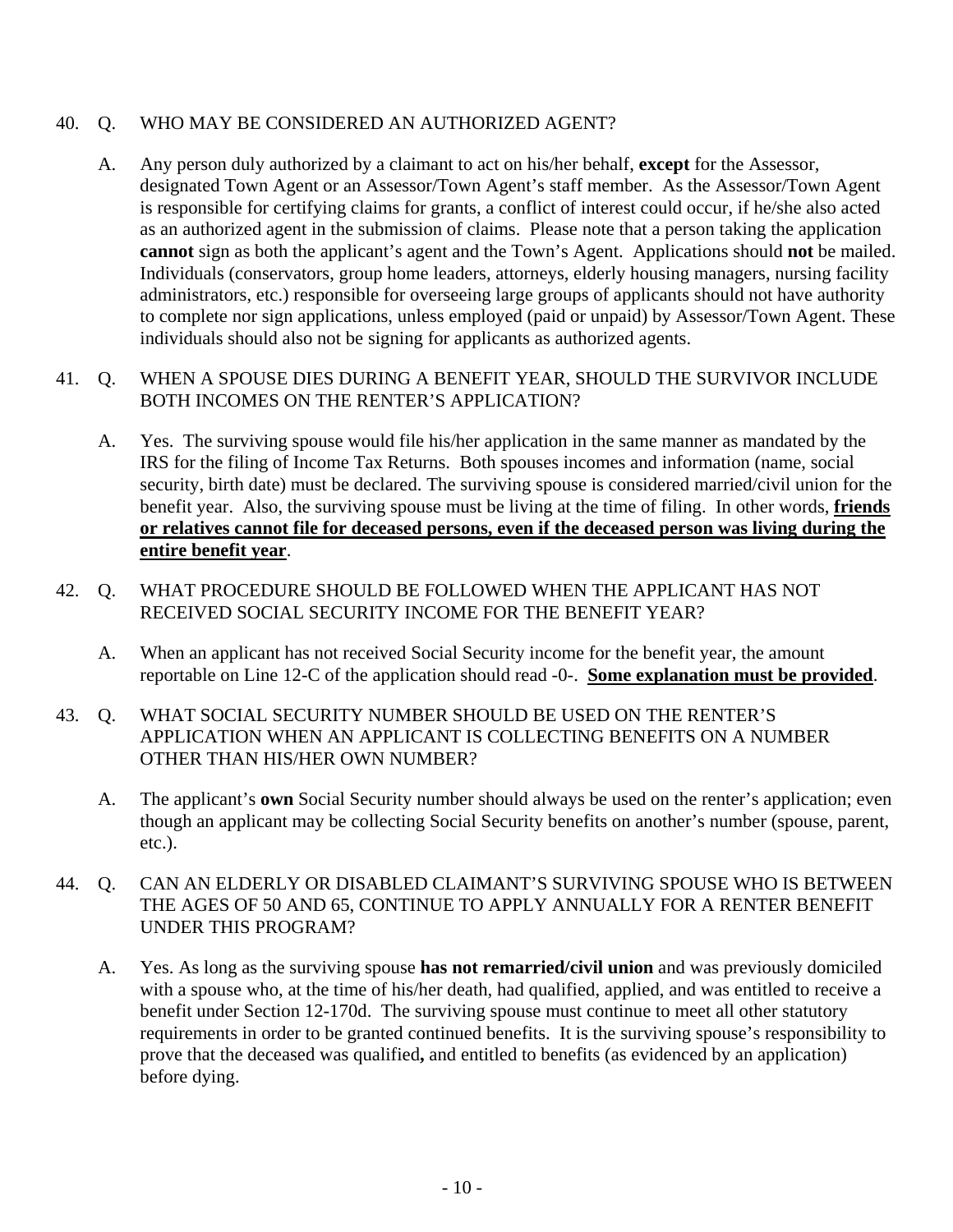- 45. Q. WHEN FILING FOR BENEFITS, MUST THE CLAIMANT SUBMIT EVIDENCE OF PAYMENTS HE/SHE HAS MADE FOR RENT AND UTILITY SERVICES, IN ADDITION TO PROVIDING PROOF OF INCOME?
	- A. Yes. This information must be presented to the Assessor or designated Town Agent in substantiation of the renter's claim. The Claimant or authorized agent must apply in person. Applications should **not** be mailed to applicants or their authorized agents.
- 46. Q. WHAT CONSTITUTES UTILITY PAYMENTS?
	- A. Utility payments are limited by Section 12-170e to payments made for electricity, gas, water, and fuel ONLY. Payments for telephone service, cable or pay television, garbage removal, use of air conditioner (**except where medically required)**, etc., are **not** to be included in utility costs. Only actual payments **paid (not billed)** by the applicant may be included in expenses. Energy Assistance Payments (EAP) are **not** to be included as part of expenses since they have been paid **for** and not paid **by** the applicant.
- 47. Q. WHAT HAPPENS IF A RENTER'S 2007 INCOME IS IN EXCESS OF THE ALLOWABLE QUALIFYING INCOME LIMITS?
	- A. If the \$29,800 (unmarried) or \$36,500 (married/union) income limit is exceeded, the claimant is denied any refund of rent and utility expenses for the 2007 program year.
- 48. Q. HOW ARE THE INCOME LIMITS FOR ELDERLY RENTERS AFFECTED BY THE SOCIAL SECURITY ADMINISTRATION COLA ADJUSTMENT?
	- A. The Social Security Income adjustment is applied to the Renters' income limits, and incorporated in the application form, by the Office of Policy and Management. They are rounded to the nearest \$100, over the limits in effect last year. This procedure ensures that claimants are not penalized by the Social Security adjustment.
- 49. Q. WHAT TYPE OF EVIDENCE IS REQUIRED TO DOCUMENT INCOME FROM SOCIAL SECURITY?
	- A. There are three options (in order of preference):
		- (1) Form SSA-1099 **Box 5**, received annually by February 1. The Social Security Administration (SSA) office will not replace lost forms except for federal tax liability purposes.
		- (2) Form **TPQY** from SSA.
		- (3) Photocopy the recipient's current check (for both spouses), include Medicare amount (See QUESTION **50**)
- 50. Q. AS THE CURRENT YEAR INCLUDES A COST OF LIVING ADJUSTMENT (COLA) IN A SOCIAL SECURITY RECIPIENT'S CURRENT CHECK, HOW DO YOU DETERMINE THE PRIOR YEAR'S INCOME?
	- A. You may calculate the prior year's income as follows:
		- (1) In 2008 applicant receives \$390.00 per month
		- (2) COLA increase for 2008 is .023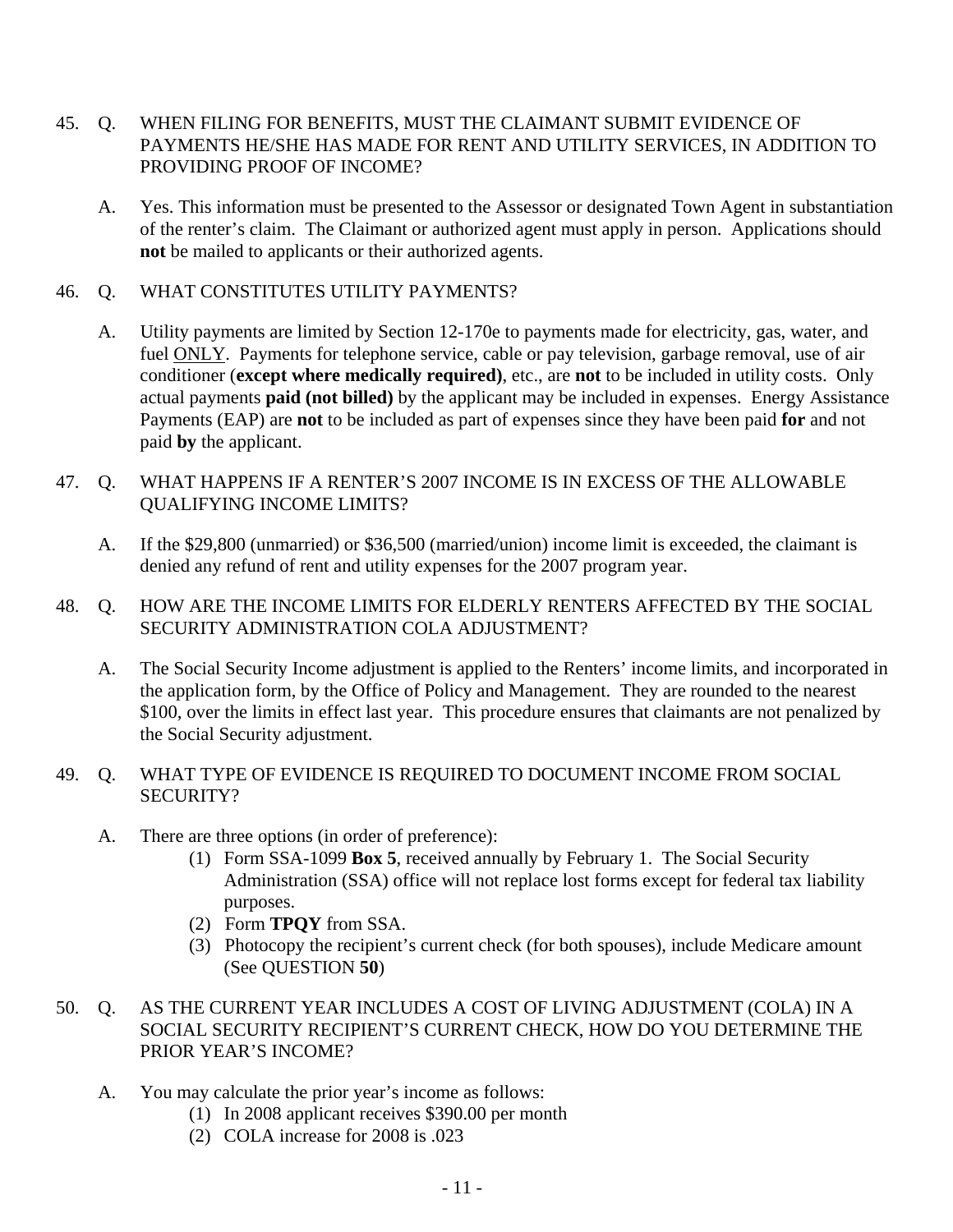- $(3)$  1 minus  $.023 = .977$
- (4)  $$390.00 \text{ X} \cdot .977 = $381.03$ ; use \$381.00.

Gross 2007 Social Security income would be \$381.00 per month **plus** Medicare premiums. Amounts of Medicare premiums to be added in for 2007 are \$1,122.00 (unmarried) or \$2,244.00 (married/union).

#### 51. Q. WHAT IF THE RENT AND UTILITY EXPENSE(S) ARE CLOSE IN AMOUNT TO THE INCOME (e.g.: RENT/UTILITY =  $6500.00$  INCOME =  $7000.00$ )?

A. Ask the applicant how they are living throughout the year (food, phone, etc.) on the difference. It is perfectly OK if they are receiving financial help form family and/or friends. This help is considered a gift and is NOT included as income. Please write a note on the application: "Receives help from family or friends". If liquidation of assets (Bank Account, IRA, etc.) is being used, then a brief notation on the form to that effect will be helpful. This will alleviate unnecessary audits.

### 13BU*COMPUTATION OF CREDITS DUE*

#### 52. Q. IS THE ASSESSOR OR DESIGNATED TOWN AGENT RESPONSIBLE FOR COMPUTING BENEFITS DUE?

A. Yes. However, the benefit is subject to audit by the Office of Policy and Management.

- 53. Q. HOW ARE GRANT AMOUNTS COMPUTED?
	- A. An eligible claimant is entitled to a grant from the State, equivalent to the lesser of, the maximum grant amount allowed by the appropriate income table, **OR** thirty five percent (35%) of the amount actually paid by the claimant for rent, electricity, gas, water and fuel during the benefit year, less five percent (5%) of his/her qualifying income, **OR** the minimum, if it is greater. If a claimant shares rental and utility expenses with someone other than his/her spouse, grants must be calculated on the shared portion of the total rental and utility expenses assumed to be paid by the individual claimant.

(Section 12-170d assumes each pays his/her proportionate share.)

- 54. Q. WHAT CREDIT MAY BE GRANTED TO A CLAIMANT WHOSE APPLICATION INDICATES THAT THIRTY FIVE PERCENT OF HIS/HER RENTAL AND UTILITY PAYMENTS IS LESS THAN FIVE PERCENT (5%) OF QUALIFYING INCOME?
	- A. The claimant would not be eligible to receive a grant under this program for this year.

#### 55. Q. HOW ARE CREDITS COMPUTED IF A CLAIMANT SHARES HIS/HER RENT AND UTILITY EXPENSES WITH OTHERS?

A. A renter who shares rent and utility costs with one or more persons may be eligible to receive a grant under this program. **The claimant's application must reflect only his/her proportionate share of the total rent and utility payments for the rental quarters.** Sec. 12-170d states that if rental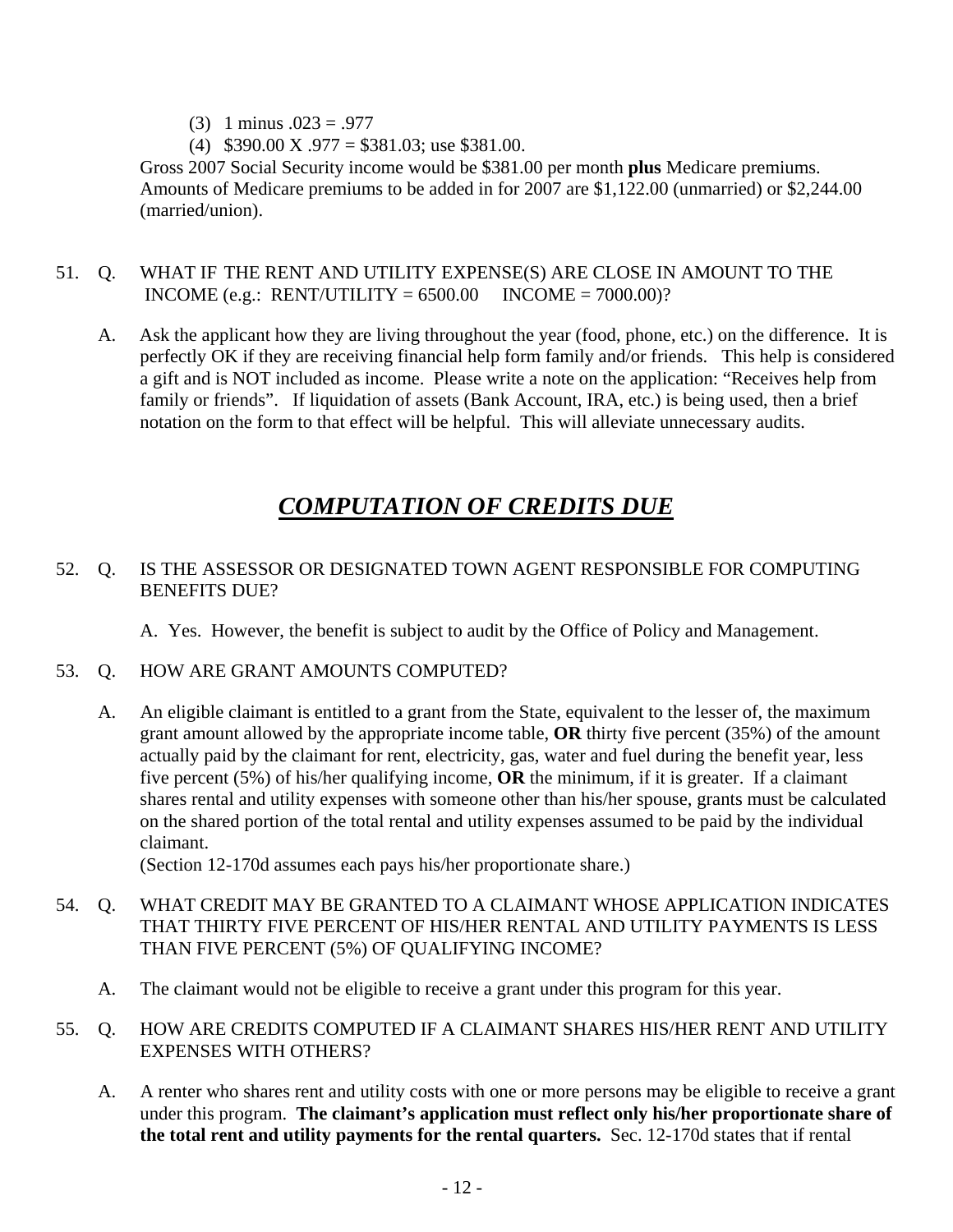quarters are occupied by more than one person it will be assumed each pays their proportionate share (spouses shall constitute one tenant). When sharing rental quarters, each person does not generally make out separate payments for rent and utilities. Therefore, when presenting proof of expenses, the amount used should be 50% if two share the apartment. The expenses must be the actual amount paid in total divided by the total number of unmarried adults living in the apartment.

#### 56. Q. HOW IS A CLAIMANT'S GRANT COMPUTED IF HE/SHE WAS A RENTER IN CONNECTICUT FOR ONLY PART OF THE CALENDAR YEAR?

A. The claimant's income is apportioned according to the number of months that he/she was a renter.

#### EXAMPLES:

1). Annual Income  $= $6,000.00$  (enter on line 12E) Person became a renter in May **(Line 11 on application must read 5/07-12/07)**  Eligible for 8 months' grant

8 months = 2/3 of a year (follow instructions on line 14 for part year).  $2/3$  of \$6,000.00 = \$4,000.00. Use \$4,000.00 for the income in computing the benefit **only**. Report all income on Line 12D.

2). Annual Income  $= $7,200.00$  (enter on line 12E) Person rented January through July **(Line 11 on application must read 1/07-7/07)** Eligible for 7 months' grant.

7 months = 7/12 of a year (follow instructions on line 14 for part year).  $7/12$  of \$7,200.00 = \$4,200.00. Use \$4,200.00 for the income in computing the benefit **only**. Report all income on Line 12D.

The rent and allowed utility expenses are treated the same way as they are in all instances -- the amount paid or assumed to be paid by the applicant for the period covered is multiplied by 35%. **Please be sure to follow instructions on application lines 10, 11, 14 and 17 for partial year.** 

### 14BU*MISCELLANEOUS*

#### 57. Q. ARE RENTERS WHO RECEIVE TAX RELIEF FROM THE STATE OF CONNECTICUT EVER REQUIRED TO PAY ANY OF THIS MONEY BACK TO THE STATE?

A. Not if grant is legally obtained. This is an outright grant to the claimant and never has to be paid back as long as no fraud nor incorrect information was used to obtain it.

#### 58. Q. HOW ARE PAYMENTS TO RENTERS MADE?

A. The State of Connecticut sends checks directly to qualified renters after the claim has been submitted by the municipal Assessor/Town Agent, to the Secretary of the Office of Policy and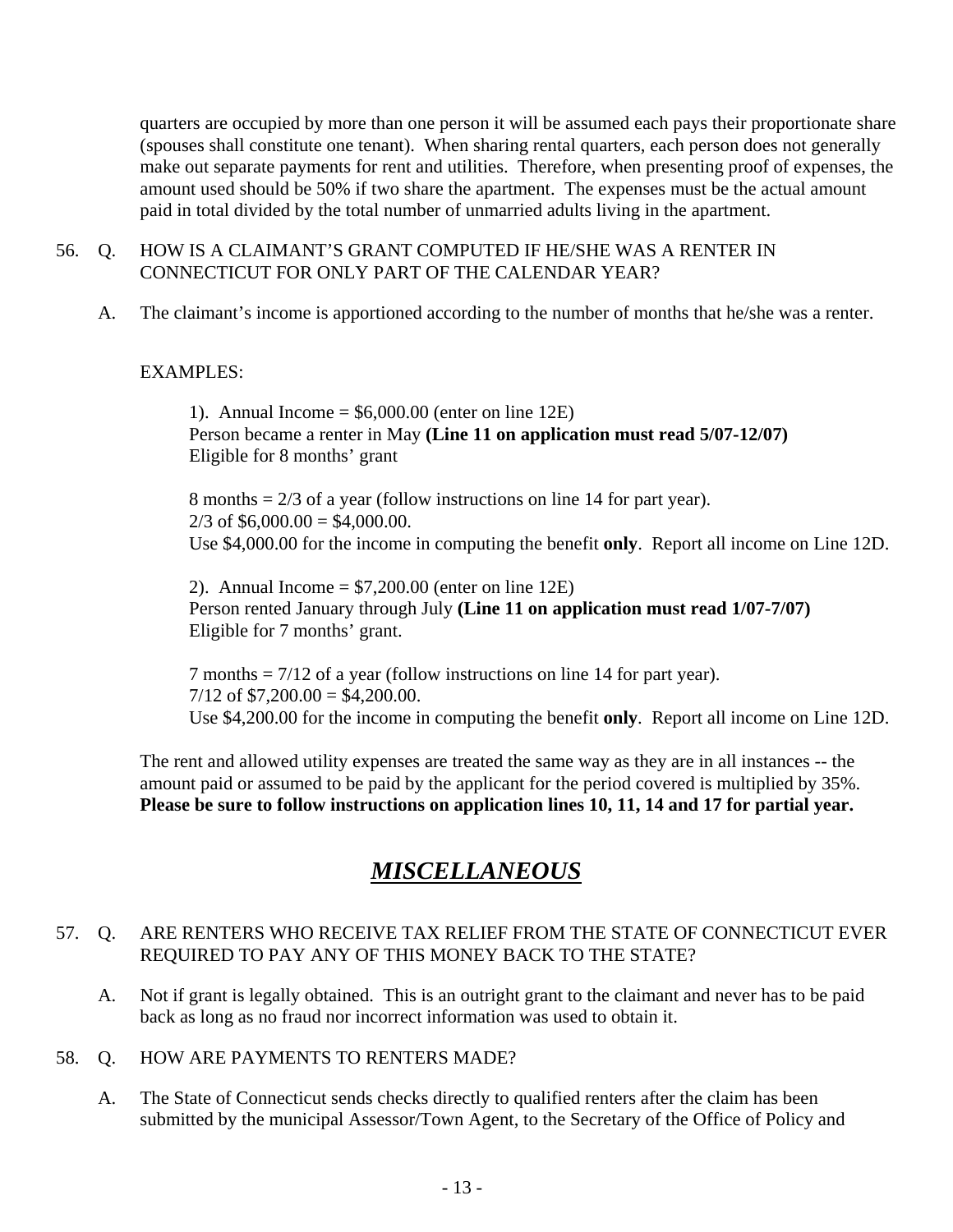Management. Payments are certified by the Office of Policy and Management to the Comptroller on a monthly basis beginning in mid-October.

- 59. Q. CAN A RENTER'S GRANT CHECK BE MAILED TO A BANK FOR DIRECT DEPOSIT IN HIS/HER SAVINGS OR CHECKING ACCOUNT?
	- A. No. Checks may be sent **only** to the claimant's mailing address.
- 60. Q. CAN A RENTER'S GRANT CHECK BE MAILED TO AN ADDRESS OTHER THAN HIS/HER MAILING OR RENTAL ADDRESS?
	- A. A renter's check may be mailed to whatever address he/she designates. When applicant uses a P. O. Box on Line 3 of the application, **Connecticut** rental address must always be reported on Line 4. When check is being mailed to an address other than the applicant's rental address, both Lines 3 and 4 of application must be completed.
- 61. Q. WHAT PROCEDURE SHOULD BE FOLLOWED WHEN AN APPLICANT MOVES AFTER FILING AN APPLICATION?
	- A. Changes of address on applications that have **not** been submitted to OPM can be changed at the town level. Once an application has been submitted to OPM, **written** notification of that change must be mailed or faxed to OPM, indicating name, social security number, old address and new address.
- 62. Q. WHAT IS THE NORMAL LAG IN TIME BETWEEN THE FILING OF AN APPLICATION BY A CLAIMANT AND RECEIPT OF HIS/HER GRANT?
	- A. A minimum of five months is required for applications filed on the  $1<sup>st</sup>$  day. Assessors/Town Agents must make monthly claims under this program, and the processing time required by the State is eleven to eighteen weeks.
- 63. Q. WHAT PROCEDURE SHOULD BE FOLLOWED BY A SURVIVING RELATIVE OF A DECEASED RENTER WHO HAD SUBMITTED AN APPROVED APPLICATION UNDER THIS PROGRAM PRIOR TO HIS/HER DATE OF DEATH?
	- A. The grant is considered to be part of the decedent's estate. A Form PC-212, "Affidavit in Lieu of Administration," must be obtained from the Probate Court in the district where the deceased renter lived, by the person responsible for the decedent's estate before the check may be cashed.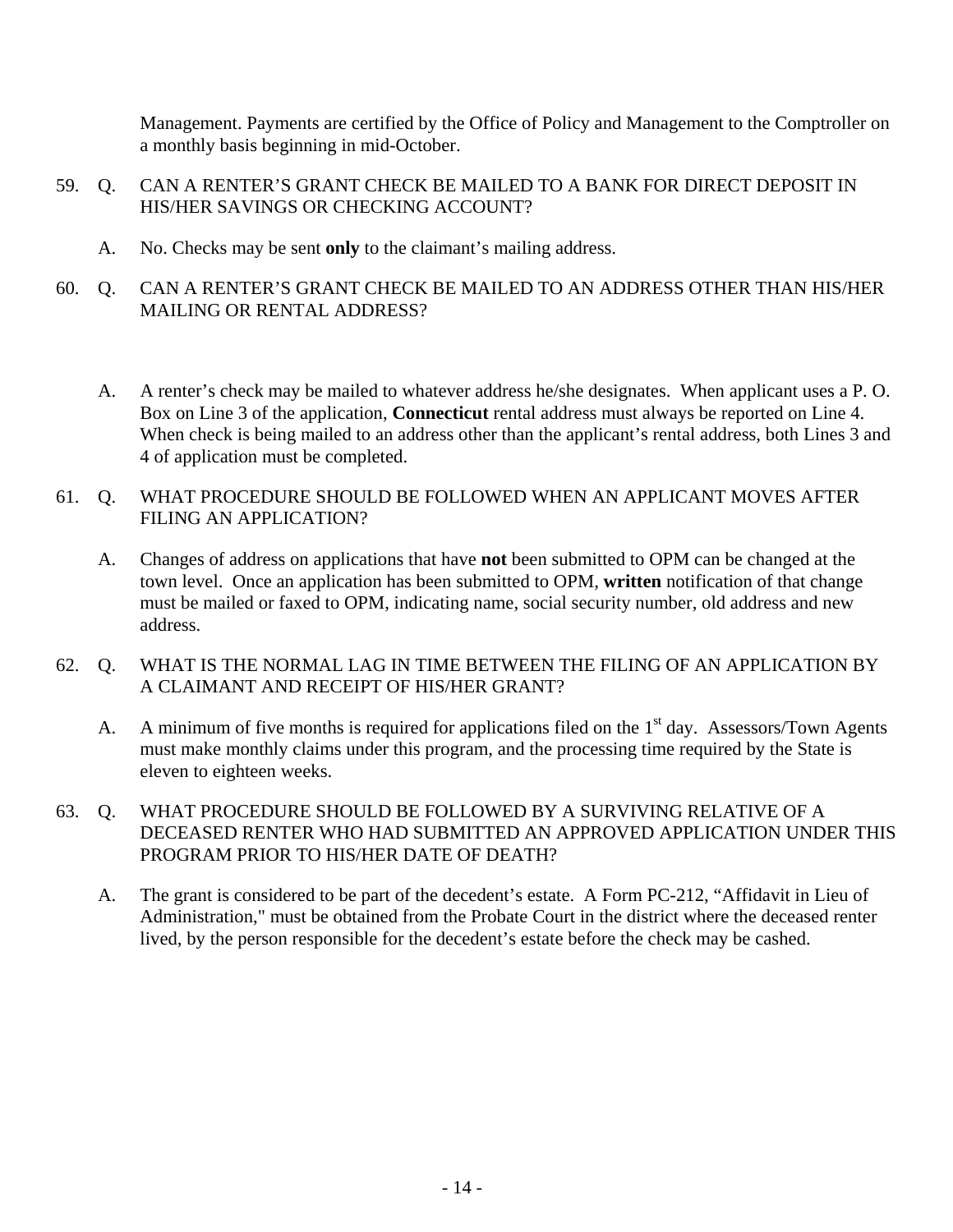### 15BU*FILING OF CLAIMS, STATE'S NOTIFICATION, LATE FILING PENALTY, APPEALS*

#### 64. Q. WHAT CONSTITUTES A CLAIM UNDER THE RENTERS' PROGRAM?

- A. 1) Form M-35C Claim for Elderly and Totally Disabled Renters
	- 2) Form M-35c Continuation Sheet (List of names and grant requested for each)
	- 3) Disk Identifying Claim # and Town name or # on disk (only pertains to towns using the State of Connecticut provided software)
	- 4) Form M-35R Application (including documentation and disallowed applications)

**Note: TOWNS WITH MORE THAN TEN (10) APPLICANTS MUST USE OPM'S SOFTWARE.** When using OPM's software **ONLY ITEM #'s 1, 2 & 3 ABOVE ARE TO BE SENT TO OPM**. Item #4 is to be kept at the Town for 3 years. If not using OPM's software **ALL ITEM #s 1 THROUGH 4 MUST BE SENT TO OPM**. The application forms sent to OPM should be arranged in alphabetical order. The names should be listed in alphabetical order on the Continuation Sheets, all information supplied, and totals included. The claim form should be completed and signed. An entire package of completed, related papers should be submitted to OPM each month. The final submission should be made to OPM by October 31. People who file early should expect earlier payment.

#### **FILE MONTHLY, BEGINNING JULY 1, 2008**

If you are submitting a computer print-out, be sure that:

- 1) It follows the OPM format,
- 2) each page is sub-totaled and
- 3) triple spacing is used.

#### *REMINDER*

 Proof of disability must be attached to applications for those claiming under the disability provision of this program. The proof must relate to the year for which the claim is being made.

#### 65. Q. WHO MUST SIGN THE CLAIM FORM?

A. The Assessor or Designated Town Agent.

#### 66. Q. IS THE STATE REQUIRED TO NOTIFY A TOWN OF ANY MODIFICATIONS TO THE AMOUNT OF A GRANT REQUESTED UNDER THIS PROGRAM?

A. Yes. The State must notify each Assessor/Town Agent as well as each affected claimant, of its modification of the amount of any grant requested, within sixty (60) days of receipt of the last claim (October 31). This is accomplished by sending a "Notice of Error" to both the certifying agent and the claimant.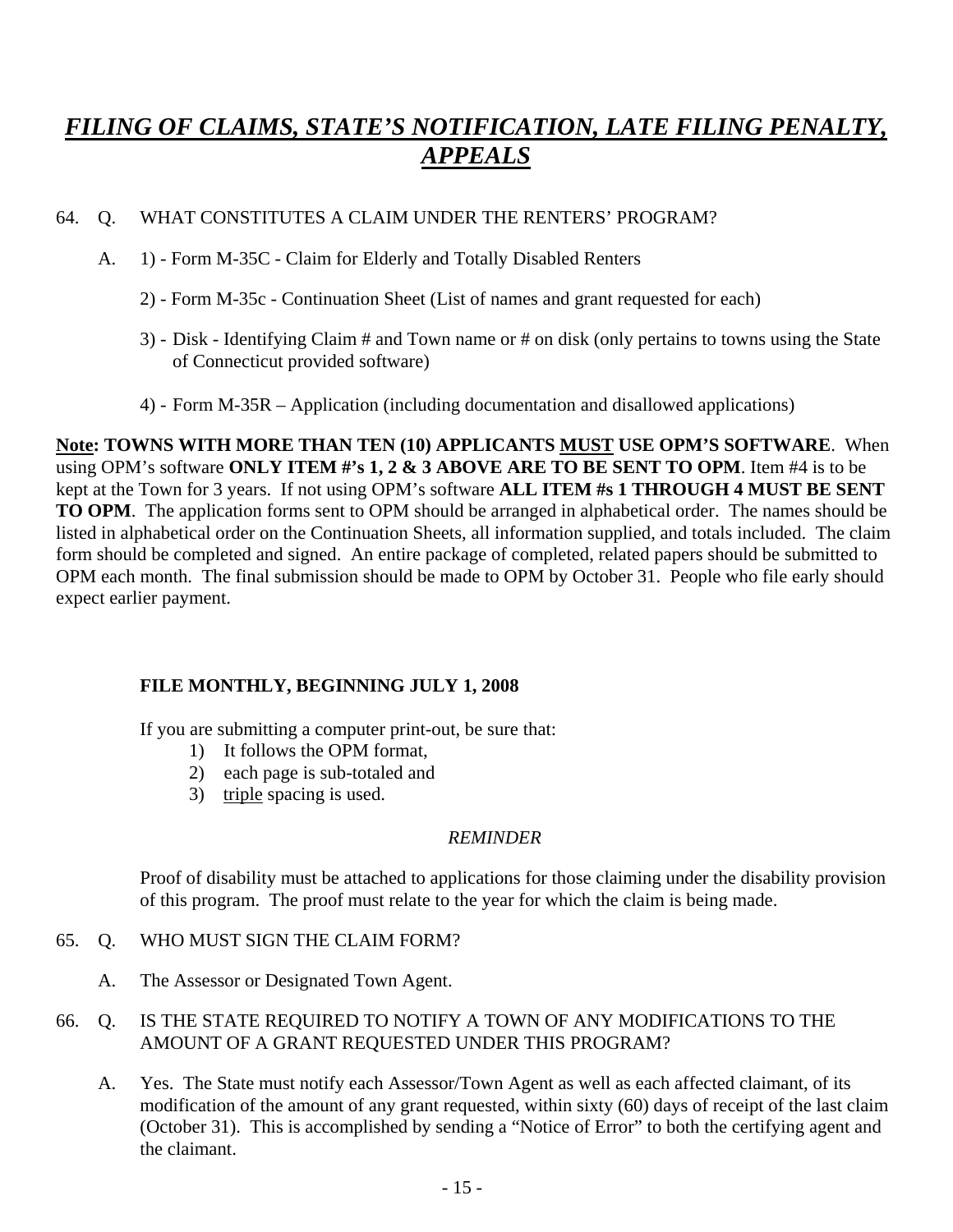- 67. Q. WHAT RECOURSE DOES A CLAIMANT HAVE IF HE/SHE IS DENIED A GRANT UNDER THIS PROGRAM BY THE ASSESSOR/TOWN AGENT OR THE STATE, OR IF HE/SHE DOES NOT AGREE WITH A MODIFICATION TO HIS/HER GRANT?
	- A. An appeal may be entered by a claimant, in writing, within thirty (30) days of receipt of his/her notification of denial, or notification of a change in the amount of his/her grant, to the Secretary of the Office of Policy and Management. The Secretary has sixty (60) days in which to grant or deny the claimant's appeal. The Secretary must timely notify the claimant of his decision. If the appeal is denied, the claimant then has the right to make a written request, within thirty (30) days of notification of said denial, for a hearing before the Secretary. The appeal procedure for renters is contained in Section 12-170g.
- 68. Q. SECTION 12-170f (b) ALLOWS A MUNICIPALITY TO TRANSFER THE RENTERS' PORTION OF THE PROGRAM TO A DESIGNATED TOWN AGENT. ARE THERE ANY REQUIREMENTS SET OUT BY THE OFFICE OF POLICY AND MANAGEMENT REGARDING SUCH A TRANSFER?

 A. Yes, the Office of Policy and Management must be notified in the event of a transfer of the Assessor's responsibilities regarding this program to another agency. Written notification, stating the name, address and telephone number of the agency that has assumed the administration of this program, the date the transfer was affected, and the name of a contact person(s), is required. This information should be forwarded as soon as possible after the transfer is authorized by town ordinance. Transfers must have the municipality's legislative body approval (copy of minutes must be sent to OPM).

- 69. Q. WHAT IS THE PENALTY TO THE MUNICIPALITY FOR LATE FILING?
	- A. \$250.00.
- 70. Q. IS THERE A PENALTY WAIVER PROVISION?
	- A. Yes, see OPM Regulations (Section 12-170f-2). The Secretary of OPM must receive a written waiver request within 30 business days of the last filing date, October 31<sup>st</sup>. The letter must be signed by the official responsible for filing the claim and by the chief executive officer of the municipality. The cause must be reasonable, e.g., vacancy in official's position, serious computer problems, etc.

#### 71. Q. HOW LONG MUST A MUNICIPALITY RETAIN RENTERS' RECORDS?

A. Municipalities must retain renters' records for a period of at least three (3) years.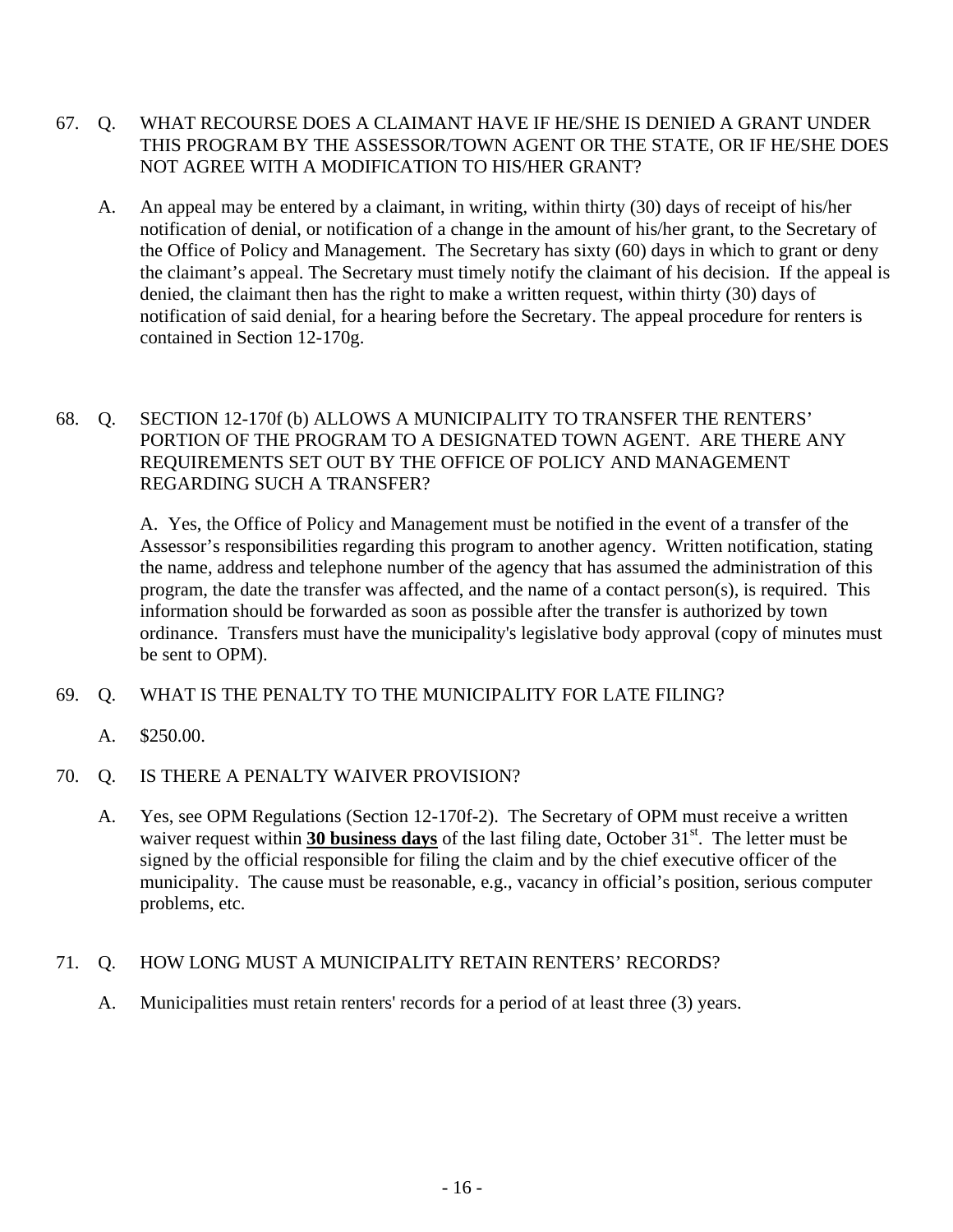#### **EXHIBIT I**

### SOCIAL SECURITY PAYMENT IDENTIFICATION CODES (PIC) & BENEFICIARY INDICATOR CODES (BIC)

| &                  | Wage Earner and Spouse           | Old age or disability                |  |
|--------------------|----------------------------------|--------------------------------------|--|
| A                  | Wage Earner (Primary)            | Old age or disability                |  |
|                    |                                  |                                      |  |
| B                  | Aged Wife                        | First claimant                       |  |
| <b>B1</b>          | Husband                          | First claimant                       |  |
| B <sub>2</sub>     | Young Wife                       | First claimant                       |  |
| <b>B3</b>          | Aged Wife                        | Second claimant                      |  |
| <b>B4</b>          | Husband                          | Second claimant                      |  |
| <b>B5</b>          | Young Wife                       | Second claimant                      |  |
| <b>B6</b>          | Divorced Wife                    | First claimant                       |  |
| B7                 | Young Wife                       | Third claimant                       |  |
| <b>B8</b>          | Aged Wife                        | Third claimant                       |  |
| <b>B9</b>          | Divorced Wife                    | Second claimant                      |  |
| $C1-C9$<br>$CA-CK$ | Child or grandchild              | Including disabled or student child  |  |
| D                  | Aged Widow                       | First claimant                       |  |
| D <sub>1</sub>     | Widower                          | First claimant                       |  |
| $\mathbf{D}2$      | <b>Aged Widow</b>                | Second claimant                      |  |
| D <sub>3</sub>     | Widower                          | Second claimant                      |  |
| D <sub>4</sub>     | Widow                            | Remarried after attainment of age 60 |  |
| D <sub>5</sub>     | Widower                          | Remarried after attainment of age 60 |  |
| D <sub>6</sub>     | <b>Surviving Divorced Wife</b>   | First claimant                       |  |
| D7                 | <b>Surviving Divorced Wife</b>   | Second claimant                      |  |
| D <sub>8</sub>     | Aged Widow                       | Third claimant                       |  |
| D <sub>9</sub>     | <b>Remarried Widow</b>           | Former B3, W2, or D2                 |  |
| DA                 | <b>Remarried Widow</b>           | Former B8 or D8                      |  |
| E                  | <b>Widowed Mother</b>            | First claimant                       |  |
| E1                 | <b>Surviving Divorced Mother</b> | First claimant                       |  |
| E2                 | Widowed Mother                   | Second claimant                      |  |
| E <sub>3</sub>     | <b>Surviving Divorced Mother</b> | Second claimant                      |  |
| E4                 | <b>Widowed Father</b>            | First claimant                       |  |
| E <sub>6</sub>     | <b>Widowed Father</b>            | Second claimant                      |  |
| E7                 | <b>Widowed Mother</b>            | Third claimant                       |  |
| F1                 | Father                           |                                      |  |
| F <sub>2</sub>     | Mother                           |                                      |  |
| F3                 | Stepfather                       |                                      |  |
| ${\bf F4}$         | Stepmother                       |                                      |  |
| F5                 | <b>Adopting Father</b>           |                                      |  |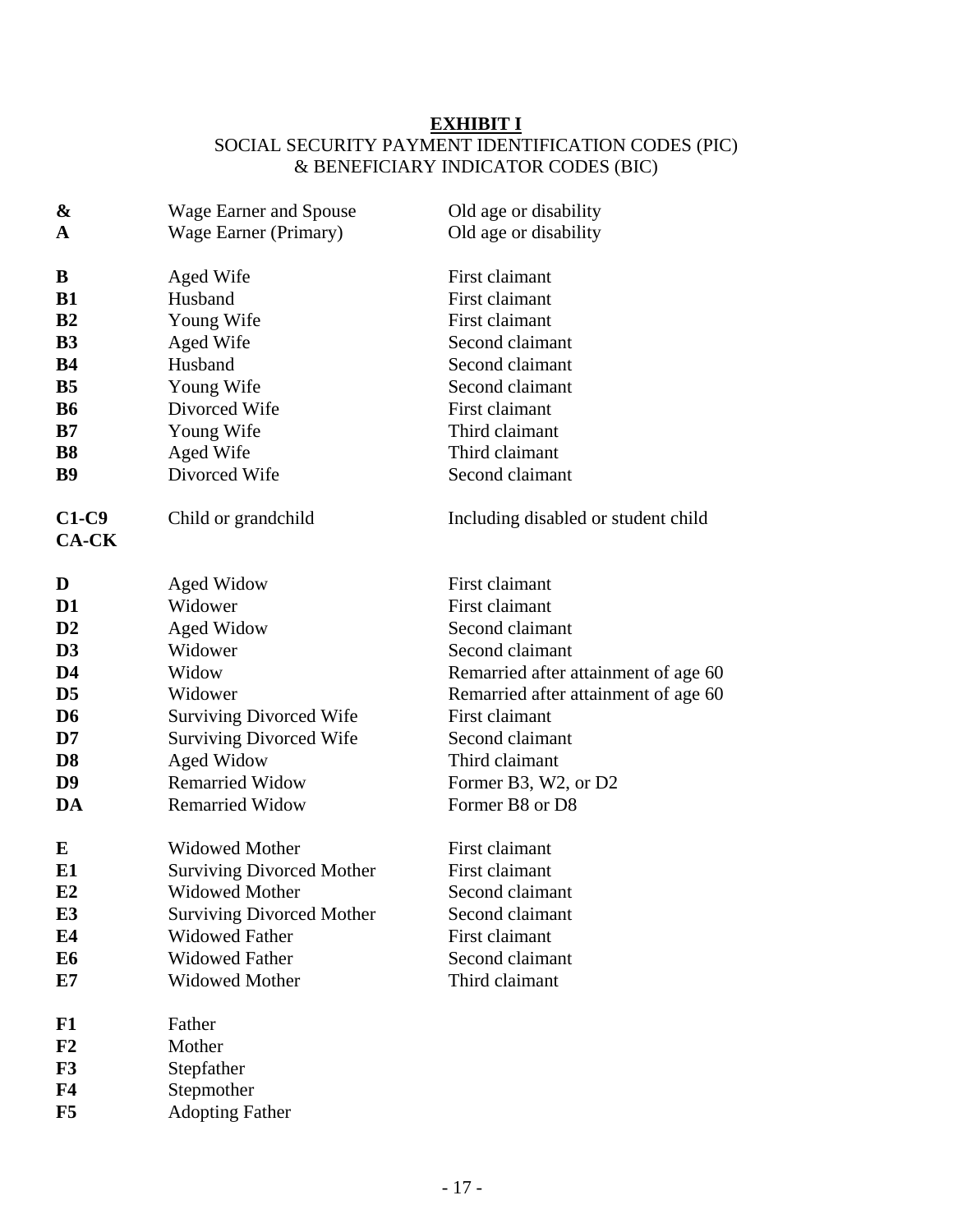#### **EXHIBIT 1 (cont.)**

| F7                     |                  | Second Alleged Father                           |                                                                                                                                                                                                                                                                                                                                                                                                                                                                                                                        |
|------------------------|------------------|-------------------------------------------------|------------------------------------------------------------------------------------------------------------------------------------------------------------------------------------------------------------------------------------------------------------------------------------------------------------------------------------------------------------------------------------------------------------------------------------------------------------------------------------------------------------------------|
| F <sub>8</sub>         |                  | Second Alleged Mother                           |                                                                                                                                                                                                                                                                                                                                                                                                                                                                                                                        |
| <b>HA</b>              |                  | Wage earner                                     | Disability                                                                                                                                                                                                                                                                                                                                                                                                                                                                                                             |
| $\mathbf{H}\mathbf{B}$ |                  | Aged wife                                       | Disability                                                                                                                                                                                                                                                                                                                                                                                                                                                                                                             |
| H <sub>B1</sub>        |                  | Aged husband                                    | Disability                                                                                                                                                                                                                                                                                                                                                                                                                                                                                                             |
| HB2                    |                  | Young wife                                      | Disability                                                                                                                                                                                                                                                                                                                                                                                                                                                                                                             |
| H <sub>B6</sub>        |                  | Divorced wife                                   | Disability                                                                                                                                                                                                                                                                                                                                                                                                                                                                                                             |
| HC                     |                  | Child or grandchild                             | Disability                                                                                                                                                                                                                                                                                                                                                                                                                                                                                                             |
| J1                     |                  | Primary Prouty entitled                         |                                                                                                                                                                                                                                                                                                                                                                                                                                                                                                                        |
|                        |                  | To deemed HIB                                   | Less than three quarters of coverage                                                                                                                                                                                                                                                                                                                                                                                                                                                                                   |
| J2                     |                  | $(3)$ $(3)$ $(3)$ $(3)$ $(3)$ $(3)$ $(3)$ $(3)$ | Over two quarters of coverage                                                                                                                                                                                                                                                                                                                                                                                                                                                                                          |
| J3                     |                  | Primary Prouty not entitled                     |                                                                                                                                                                                                                                                                                                                                                                                                                                                                                                                        |
|                        |                  | To deemed HIB                                   | Less than three quarters of coverage                                                                                                                                                                                                                                                                                                                                                                                                                                                                                   |
| J <sub>4</sub>         |                  | $(3)$ $(3)$ $(3)$ $(3)$ $(3)$ $(3)$ $(3)$ $(3)$ | Over two quarters of coverage                                                                                                                                                                                                                                                                                                                                                                                                                                                                                          |
|                        | <b>Code Type</b> |                                                 | <b>Code Type</b>                                                                                                                                                                                                                                                                                                                                                                                                                                                                                                       |
| <b>TIV 7</b>           |                  |                                                 | $\mathbf{X} \mathbf{X} \mathbf{Z} \mathbf{Z} = \mathbf{X} \mathbf{X} \mathbf{X} \mathbf{X} \mathbf{X} \mathbf{X} \mathbf{X} \mathbf{X} \mathbf{X} \mathbf{X} \mathbf{X} \mathbf{X} \mathbf{X} \mathbf{X} \mathbf{X} \mathbf{X} \mathbf{X} \mathbf{X} \mathbf{X} \mathbf{X} \mathbf{X} \mathbf{X} \mathbf{X} \mathbf{X} \mathbf{X} \mathbf{X} \mathbf{X} \mathbf{X} \mathbf{X} \mathbf{X} \mathbf{X} \mathbf{X} \mathbf$<br>$\sim$ $\sim$ $\sim$ $\sim$ $\sim$ $\sim$<br>$\cdot$ $\cdot$<br>$\sim$ $\sim$ $\sim$ $\sim$ |

- 
- 
- 
- **TY** MQGE disabled widow(er) (3rd claimant) **W9** Disabled widow ( $4^{\text{th}}$  claimaint) **TZ** MQGE disabled widow(er) ( $4^{\text{th}}$  claimant) **WB** Disabled widower ( $4^{\text{th}}$  claimant)
- **TZ** MQGE disabled widow(er)  $(4^{\text{th}} \text{ claimant})$  **WB**<br>**T2-T9** MQGE (CDB)  $(2^{\text{nd}} \text{ to 9th claimant})$  **WC**
- **W** Disabled widow ( $1^{st}$  claimant) **WF** Disabled widow ( $5^{th}$  claimant)

**F6** Adopting Mother

- 
- 
- 
- 
- W5 Disabled widower (3<sup>rd</sup> claimant)
- **TV** MQGE disabled widow(er) ( $5<sup>th</sup>$  claimant) **W6** Disabled surviving divorced wife ( $1<sup>st</sup>$  claimant)
- **TW** MQGE disabled widow(er) (1st claimant) **W7** Disabled surviving divorced wife (2<sup>nd</sup> claimant)
- **TX** MQGE disabled widow(er) (2nd claimant) **W8** Disabled surviving divorced wife (3<sup>rd</sup> claimant)<br>**TY** MOGE disabled widow(er) (3rd claimant) **W9** Disabled widow (4<sup>th</sup> claimaint)
	-
	-
	- **WC** Disabled surviving divorced wife (4<sup>th</sup> claimant)
	-
- **W1** Disabled widower (1<sup>st</sup> claimant) **WG** Disabled widower (5<sup>th</sup> claimant) **W3** Disabled surviving divorced wife
	-
- **W2** Disabled widow (2<sup>nd</sup> claimant) **WJ** Disabled surviving divorced wife (5<sup>th</sup> claimant) **WR** Disabled surviving divorced husband (1<sup>st</sup> claimant)
- **W3** Disabled widower ( $2^{nd}$  claimant) **WR** Disabled surviving divorced husband ( $1^{st}$  claimant) **WT** Disabled surviving divorced husband ( $2^{nd}$  claimant) **W4** Disabled widow  $(3^{rd}$  claimant) **WT** Disabled surviving divorced husband  $(2^{nd}$  claimant)

### BLACK LUNG BENEFICIARY IDENTIFICATION CODES (BIC) AND PAYMENT IDENTIFICATION (PIC) CODES

- 
- 
- 
- 
- 
- 
- **P1** Natural father of miner
- **LM** Miner **P2** Natural mother of miner
- **LS** Wife of miner **P3** Adoptive father of miner
- **LT** Divorced wife of miner **P4** Adoptive mother of miner
- **LW** Widow of miner **P5** Stepfather of miner
- **LX** Divorced widow of miner **P6** Stepmother of miner
- **L1-L9** Children of miner **S1-S8** Brothers and Sisters of miner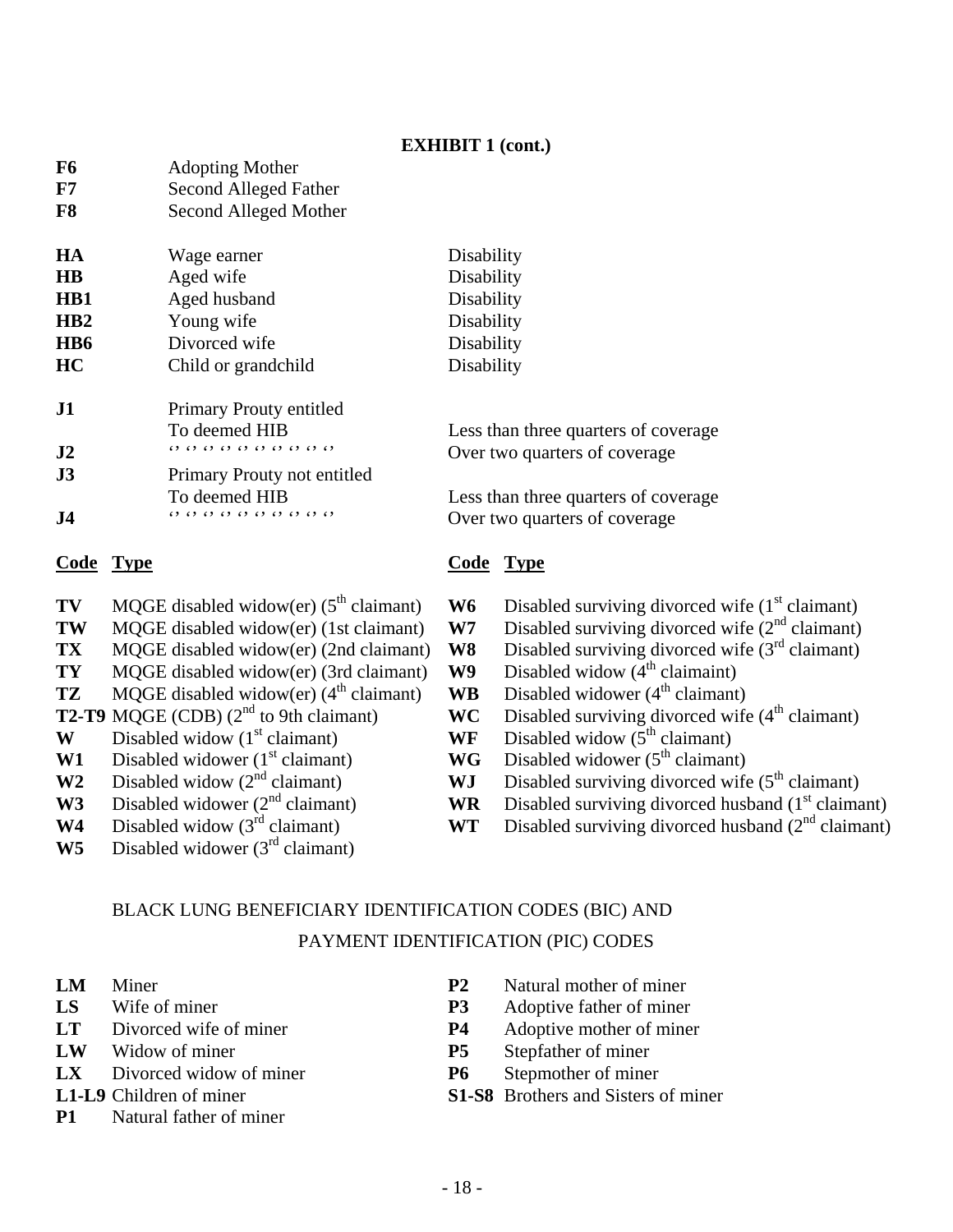### STATE OF CONNECTICUT PHYSICIANS CERTIFICATE OF TOTAL AND PERMANENT DISABILITY

|                                                                                  | To be used only when accepted proofs of disability from<br>Social Security Administration, Veteran's Administration,<br>or other governmental offices are not obtainable. |
|----------------------------------------------------------------------------------|---------------------------------------------------------------------------------------------------------------------------------------------------------------------------|
| I,                                                                               | am familiar with the Social Security                                                                                                                                      |
| (Physician's name)                                                               |                                                                                                                                                                           |
|                                                                                  | Administration's requirements for establishing Total and Permanent Disability status.                                                                                     |
|                                                                                  |                                                                                                                                                                           |
| (applicant's name)                                                               |                                                                                                                                                                           |
| such requirements and is totally and permanently disabled.                       |                                                                                                                                                                           |
| To the best of my knowledge this disability began on ___________________________ | (date of disability)                                                                                                                                                      |
| (Physician's signature)                                                          | (date signed)                                                                                                                                                             |

\_\_\_\_\_\_\_\_\_\_\_\_\_\_\_\_\_\_\_\_\_\_\_\_\_\_\_\_\_\_\_\_\_\_\_\_ \_\_\_\_\_\_\_\_\_\_\_\_\_\_\_\_\_\_\_\_\_\_\_\_\_\_\_\_\_\_\_

(print physician's name) (MD license # - **<u>required</u>**)